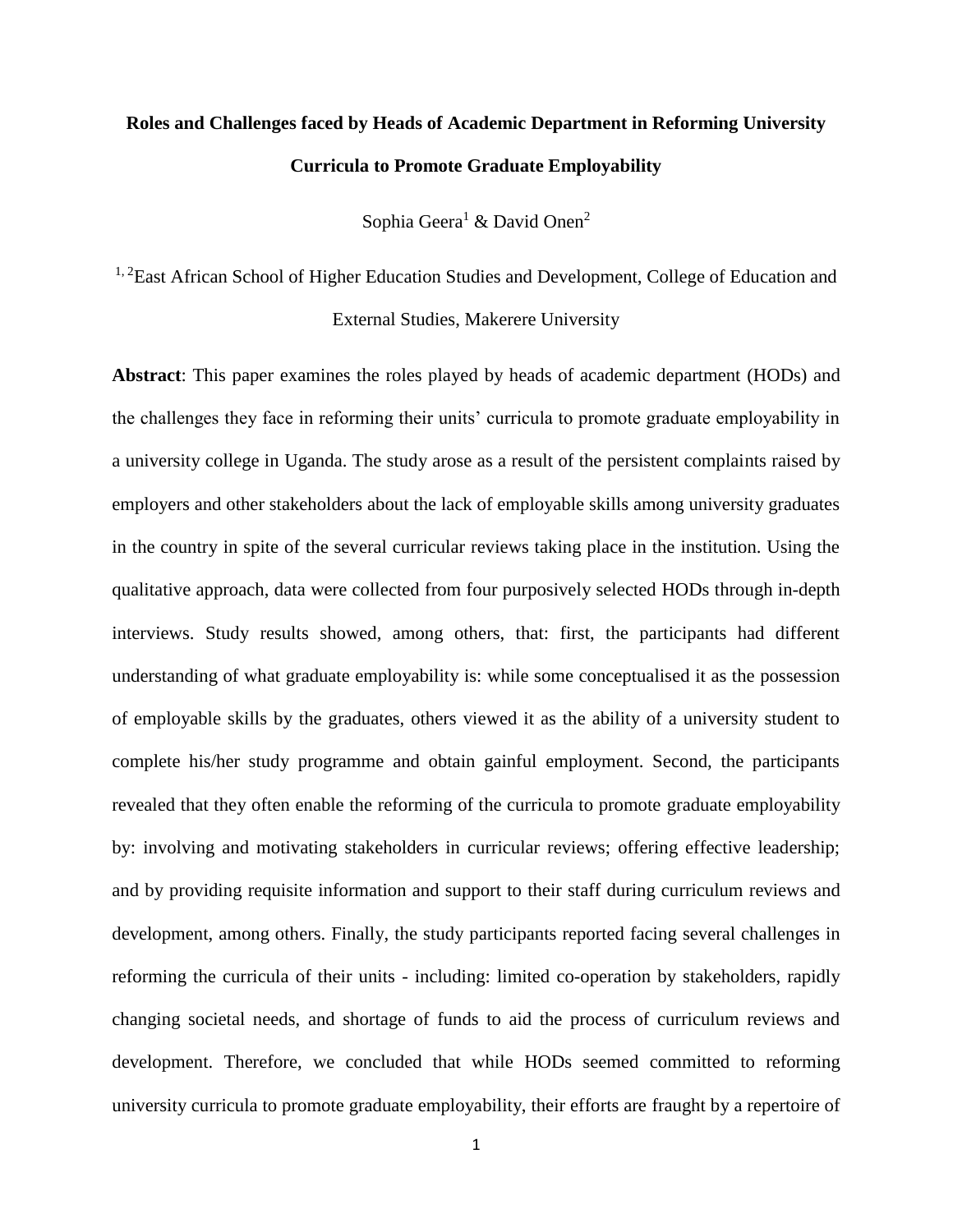challenges; thus, we recommend for increased institutional support to enable HODs effectively play their roles in promoting graduate employability.

**Keywords:** *Heads of department, Graduate employability, Reforming, Curricula, University*

# **1. Introduction**

The employability of university graduates is becoming a matter of grave concern among educators and policy-makers all over the world. This is often attributed to the mismatch between the number of graduates that universities produce vis-a-vis that which the labour market absorbs (Osmani, Weerakkody, Hindi, & Eldabi, 2019). Nonetheless, several scholars including Bamwesiga (2013), Beaumont, Gedye and Richardson (2016) as well as Kasozi (2015) - have pointed out that the low rate of absorption of university graduates in the labour market is due to their lack of relevant skills and knowledge that the employers require them to possess. Yorke (2006), however, contends that the high level of graduate unemployment in most parts of the world is attributable to the sluggish economies – economies that are growing slowly or not growing at all – to create sufficient job opportunities for the graduates. Unfortunately, all these scholars have not focused on the roles that the heads of academic department (HODs) in universities could play to reform the curricula of their units in order to promote graduate employability. Yet, university HODs play a critical role in curricular reviews and development; but what is not known is their role in reforming the university curricula to promote graduate employability. In this study, we made an effort to explore the roles played by HODs and the challenges they faced in reforming their units' curricula in order to promote graduate employability in a university college in Uganda. In this section, the background to the study and the research objectives are presented.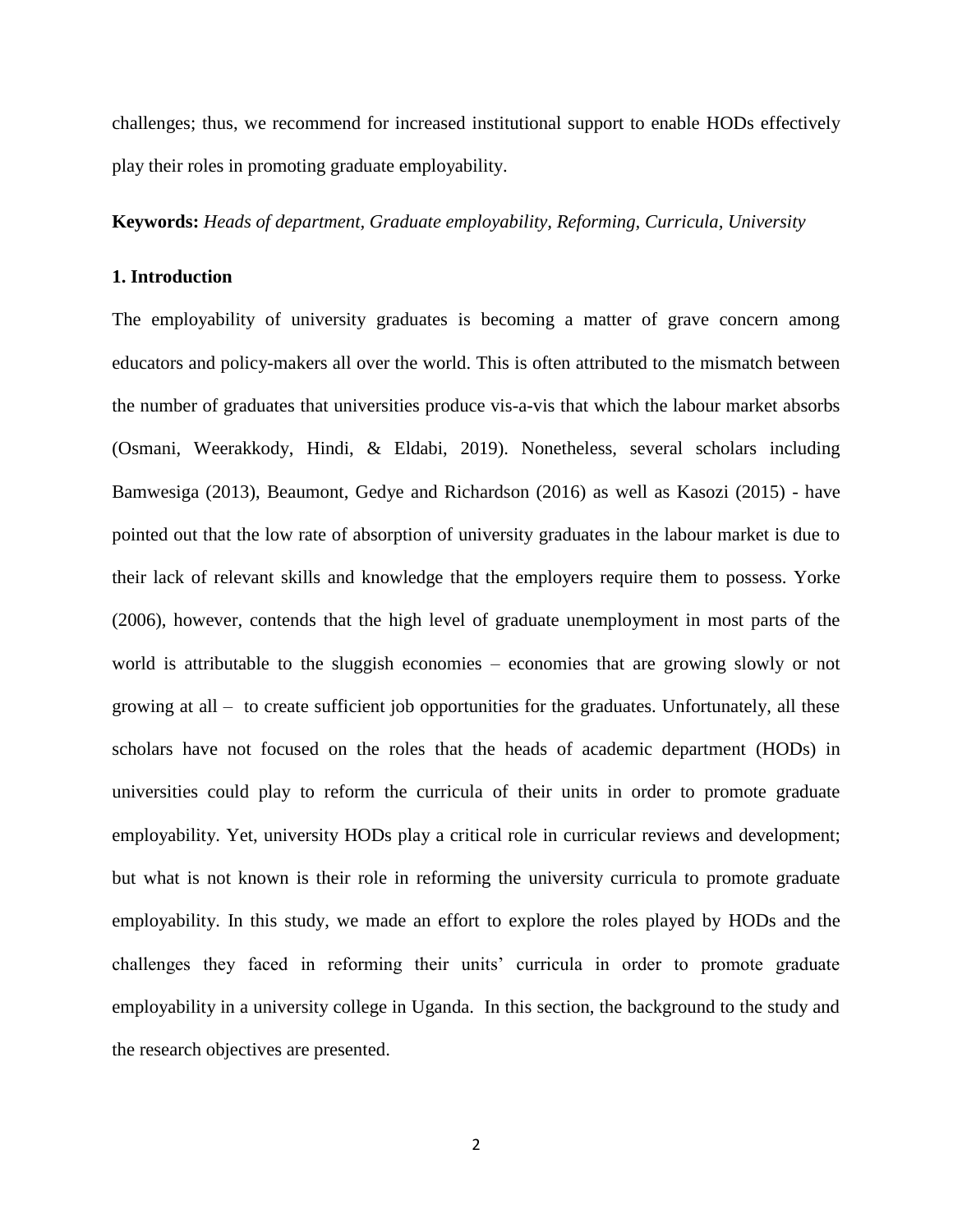Historically, universities have been revered for producing high-level manpower and for generating new knowledge. In Uganda, until 1980s, university graduates used to be booked for employment by private companies as well as government departments well before completing their degree programmes (Kasozi, 2015; Ssekamwa, 2000). Then, there was hardly any problem of graduate unemployment and the language of graduate employability was not as commonplace as it is today. However, with the introduction of the privatisation and liberalisation policies of the Uganda's economy in the early 1990s, there occurred massive expansion of the higher education (HE) sector. But, this expansion was never met by an elastic increase in the size of the country's economy; thereby, resulting into the acute shortage of job opportunities - not only for university graduates - but for several other youths and categories of labour.

Apart from the problem of few job opportunities, the employers have also been complaining about the quality of university graduates whom they alleged lacked employable skills. This has resulted into a serious problem of youth unemployment in the country (Uganda Government, 2014). Yet, the knowledge and skills that university graduates are expected to acquire largely depend on the curriculum and pedagogical techniques that they are exposed to while at university. But at university too, HODs together with the deans, are responsible for, among other things, maintaining and enhancing the highest standards of scholarly excellence and for setting intellectual and academic priorities for the departments (Bozeman, Fay, & Gaughan, 2013; Hess, 2013). Besides, they are also required to plan course offering and faculty teaching, periodically review curricula and ensure excellence in the departments' teaching and mentoring (Lumpkin, 2004). This means that the HODs can play a role in reforming the curricula of their units in order to promote graduate employability. But, are all HODs doing that? And if they are doing it, how well are they doing it? What challenges could they be facing in reforming the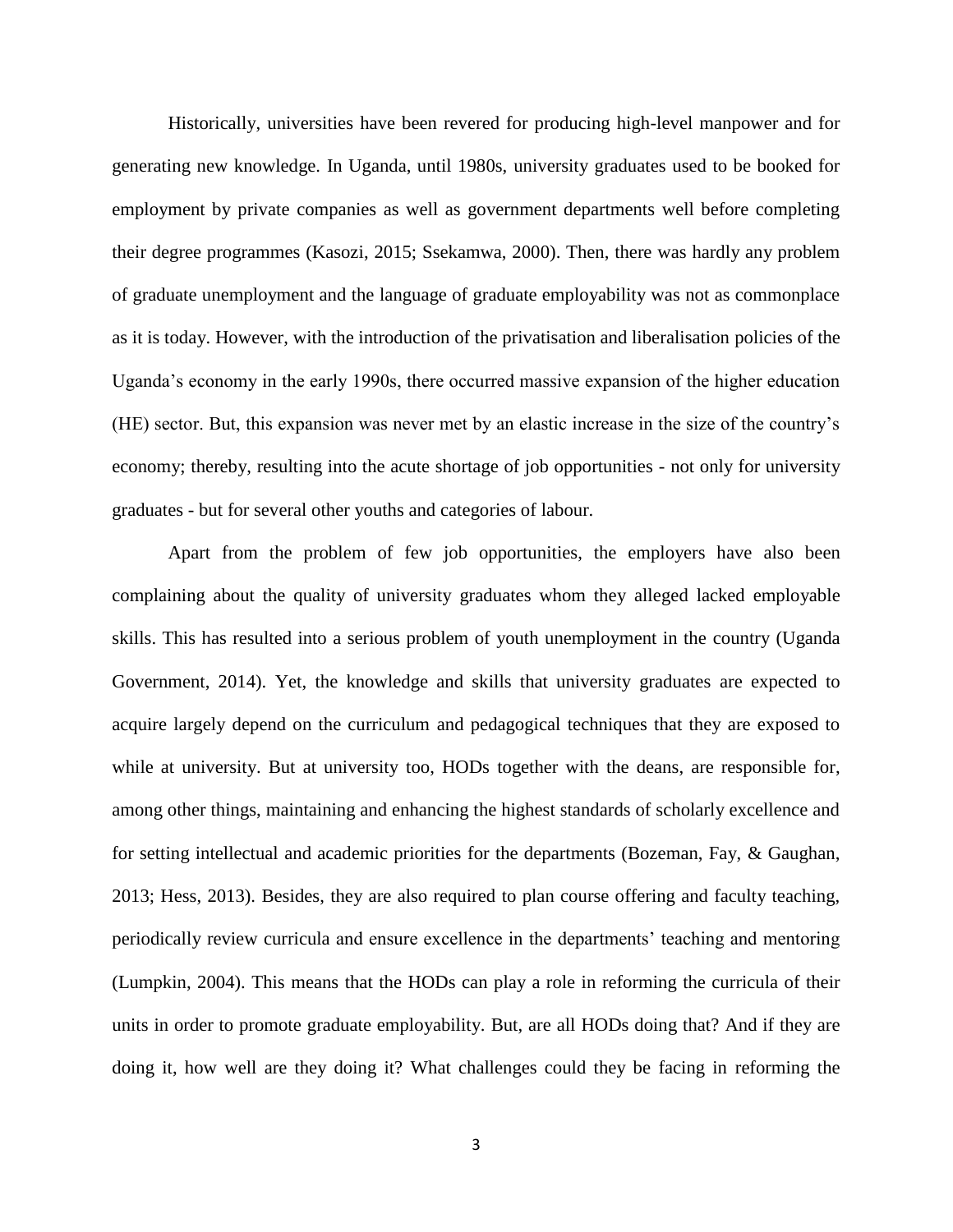curricula of their units in order promote graduate employability? It is the search for answers to these and many other related questions that prompted the need for this investigation.

Conceptually, this study focused on four major concepts, namely: graduate employability, HOD, roles and the challenges HODs face. The term graduate employability has been variously defined. While Kinash and Crane (2015) defined it as the capacity of the graduates (or alumni) to obtain or create work, Tomlinson (2012) looked at it in terms of the dynamic changes in the relationship between HE and the labour market. Yorke and Knight (2004) meanwhile looked at it as the set of achievements – skills, understandings and personal attributes – that make graduates more likely to gain employment and be successful in their chosen occupations, which benefits themselves, the community and the economy. In this study, however, graduate employability was looked in terms of the possession of relevant knowledge and skills by the graduates and their ability to be absorbed and maintained in employment.

The second main concept in this study was HOD. According to Jones (2011), a HOD is an academic leader who guides the members of a department to work towards a common shared vision with an ability to articulate and implement the strategic vision of the department in line with its institutional goals, values and culture. Hess (2013), however, defined HOD as the chair of a department responsible for the leadership and management of the smallest unit of the university where teaching and learning occurs. In this study, HOD was looked at in terms of the individual who was occupying the office of HOD in the university college studied at the time of the study.

The third concept in this study was role(s) of HODs. According to Day  $(1984)$ , role of HOD refers to the responsibilities that a HOD carries out in order to guarantee the quality of teaching and learning in a particular department. Meanwhile, Edet and Ekpoh (2017) opined that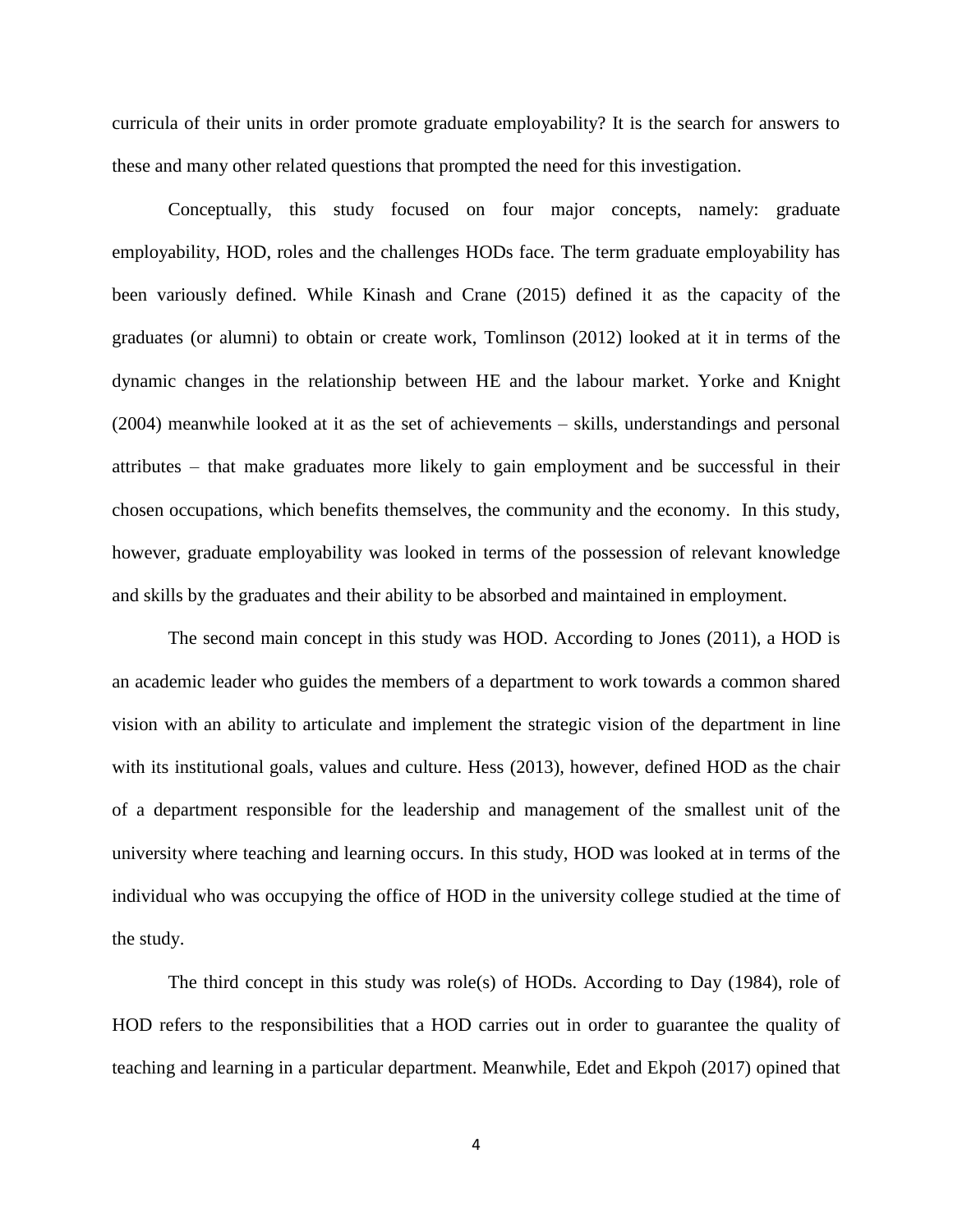a HOD "is …saddled with the responsibility of directing, guiding, coordinating and evaluating lecturers and activities appropriately to ensure good quality education and effective functioning of the department" (p.130). In this study, the role of HOD was looked at in terms of what the HOD does when reforming the curricula of his/her unit to promote graduate employability.

Finally, the study also looked at the challenges that the HODs face in executing their duties. According to the Cambridge Dictionary (2019), a challenge is something that needs a great mental or physical effort for it to be done successfully. According to Onen (2016), the concept challenges is commonly used to refer to the things (or factors) which the different stakeholders involved in an activity find difficulty in doing or accomplishing. In this study, we looked at challenges in terms of the difficulties HODs experience during curriculum reviews and development.

Contextually, this study took place in one of the colleges of a university in Uganda. This is one of the largest and oldest universities in the country. However, the literature we read from various sources revealed that a section of employers was already complaining about the quality of the graduates of the same college that we studied. (e.g., see Bagarukayo, Ssentamu, Mayisela & Brown, 2016; Ssempebwa, 2008). They alleged that the graduates of this college lacked employable skills in spite of the several recent curriculum reviews that were undertaken under the supervision of the different HODs. This got us concerned since HODs in universities across the world are required, among others things, to periodically review curricula and ensure excellence in the departments' teaching and mentoring (Lumpkin, 2004). Nonetheless, while the HODs have a role to play in curriculum development, how effectively they often do it leaves a lot to be desired. This did not seem to be any different with what was happening in the college that we investigated. Yet, the curricula of the college were under constant criticisms for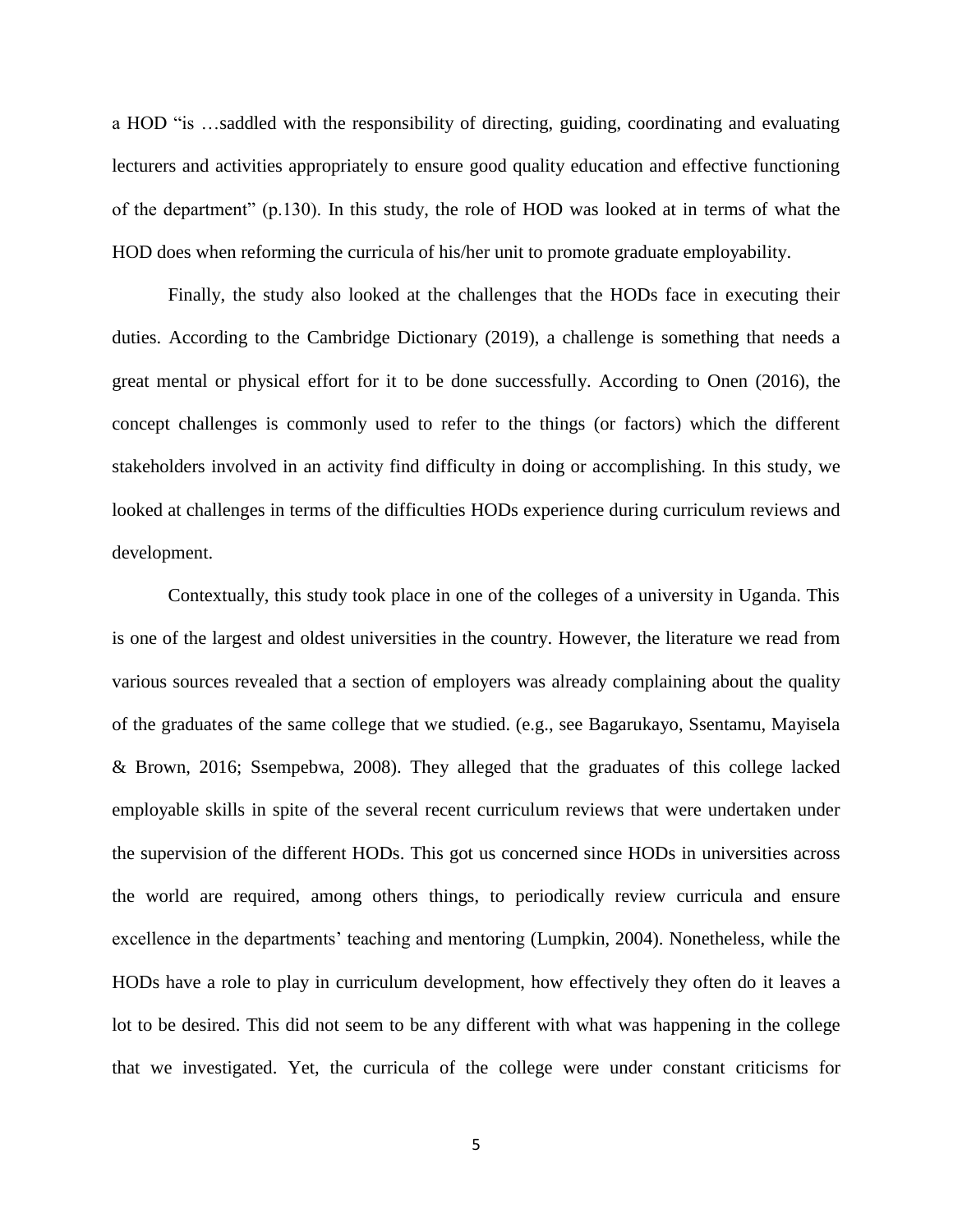producing graduates that lacked employable skills. We felt that if the scenario persisted, it could injure the reputation of the college as well as that of its graduates. Therefore, this qualitative study was intended to explore the roles played by the HODs and the challenges they faced in reforming their units' curricula to promote graduate employability. It was expected that the data obtained from the study would help university managers to appreciate what the HODs are doing to reform the university curricula in order to promote graduate employability.

*1.1. Study Objectives*. This study was intended to explore the roles HODs play and the challenges they face in reforming the curricula of their units in order to promote graduate employability. Specifically, the study was meant to:

- i) Examine the conceptualisation of graduate employability by HODs;
- ii) Explore the roles HODs play in reforming the curricula of their departments to promote graduate employability; and
- iii) Document the challenges HODs face and the coping strategies they use to overcome the challenges.

### **2. Literature Review**

Several scholars have attempted to define the concept graduate employability albeit with limited success. (e.g., Guilbert, Bernaud, Gouvernet & Rossier, 2015; Yorke, & Knight, 2004; Matsouka & Mihail, 2016; Romgens, Scoupe & Beausart, 2019). In particular, Guilbert et al. (2015) defined employability as "the possibility to access a suitable job or to remain employed, resulting from the dynamic and evolving interactions between governmental and educational policies, organizational strategy, individual characteristics, and the social, economical, cultural and technological context" (p.17). Yorke and Knight (2004) on the other hand conceptualised employability as a "set of achievements, understandings and personal attributes that make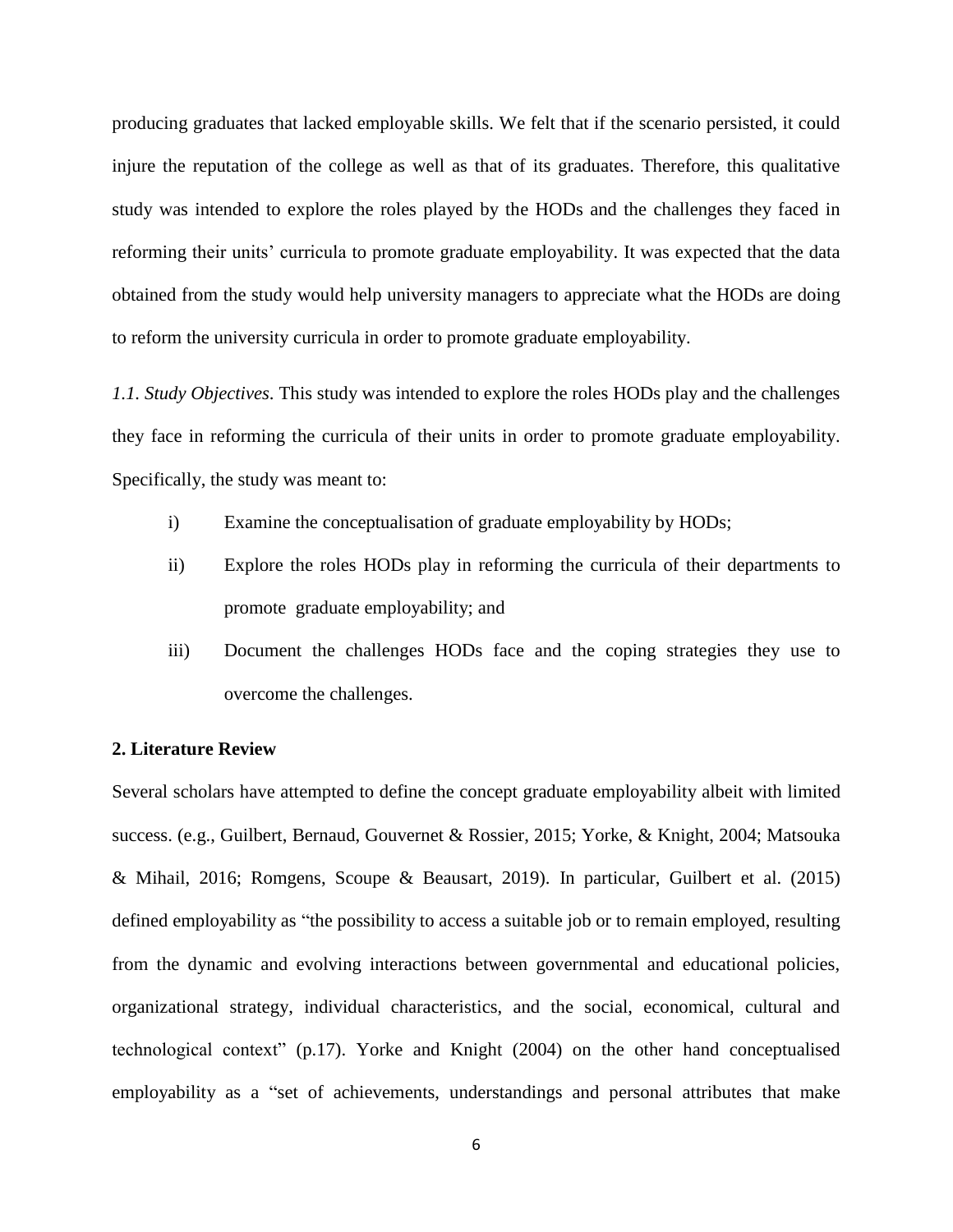individuals more likely to gain employment and to be successful in their chosen occupations" (p.36). This means that for the graduates, employability "consists of a set of qualifications, skills, attitudes and personal characteristics that enable the university graduate to seek and find a job" (Matsouka & Mihail, 2016, p.321). Romgens et al. (2019) manwhile looked at employability as the competencies that an individual possesses to be sufficiently obtained and maintained in the labour market. This perception of graduate employability is not any different with that of earlier scholars including Rothwell, Herbet and Rothwell (2008) who perceived it as the "ability to attain sustainable employment appropriate to one's qualification level" (p.2). In this case, all these scholars pointed to the fact that employability has to do with the possession of skills that are linked to the needs of employers. However, their views about employability also indicate that there is no universally accepted definition of employability whether used in respect to any employee or a graduate. In this study, we sought the views of HODs at a university college in Uganda and matched them against literature in order to gauge the depth and breadth of their understanding of the concept of graduate employability. We believe that their understanding of the concept determines the roles they would play in reforming the curricula of their units in order to promote gradate employability.

Meanwhile, the roles of faculty deans and HODs in universities across the world have also been widely investigated (see e.g., Berdrow, 2010; Bozeman, Fay & Gaughan, 2013; Chinyamurundi, 2016; Gaubatz & Ensminger, 2017; Hess, 2013; Jones, 2011; Jowi, 2018; Klar, 2012; Lumpkin, 2004; Otara, 2015; etc.). Several of these studies attempted to link the deans and HODs to programme reviews and development (e.g., Otara, 2015; Gaubatz & Ensminger, 2017). In particular, Berdrow (2010) categorizes the roles of heads of department in two ways: first as an actor; and second, as an agent of the institution. Specifically, Berdrow pointed out that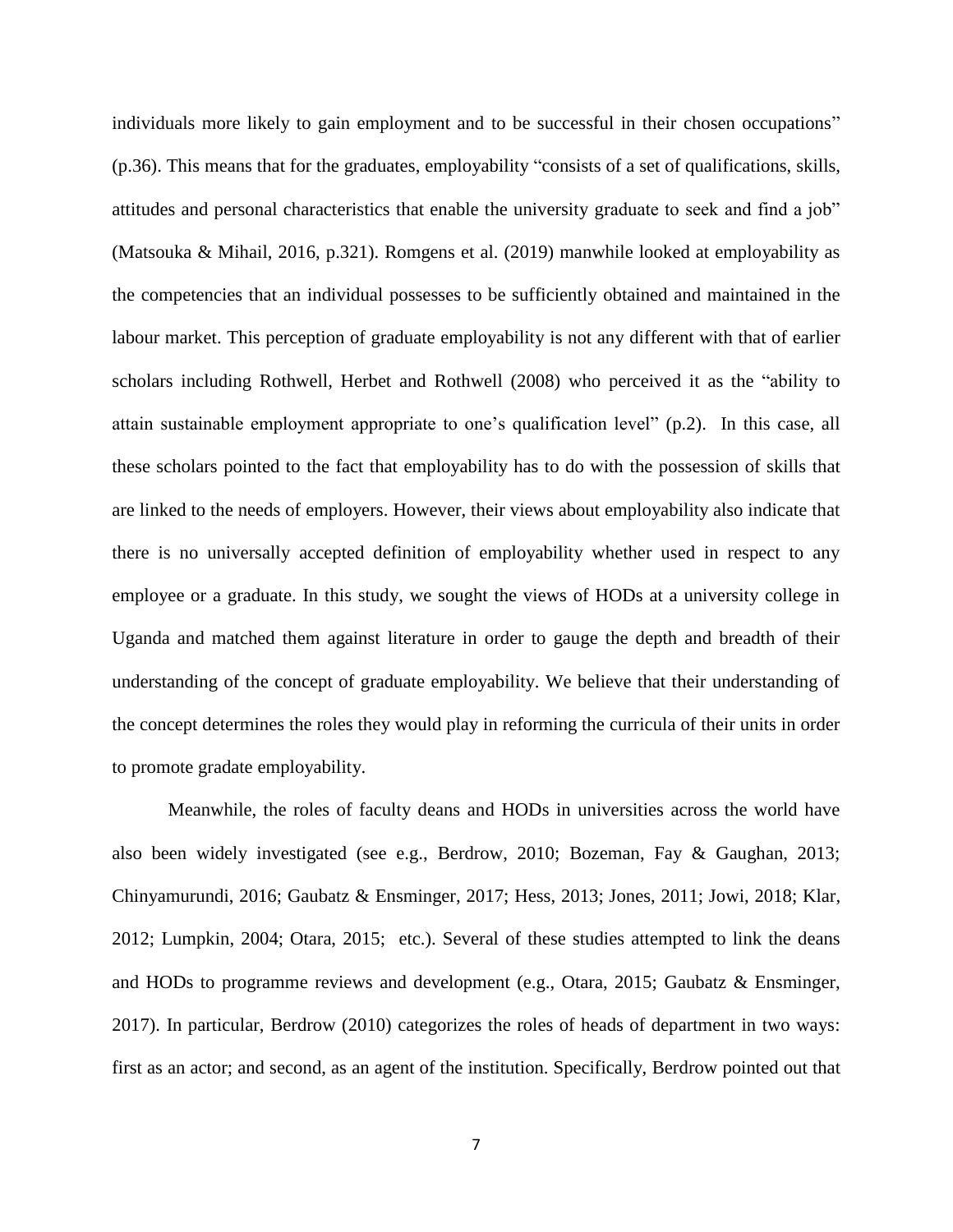as an actor, the HOD performs three major roles, namely: managerial human capital, managerial social capital and managerial cognition. In performing the managerial human capital role, the HOD is expected to exhibit the learned skills, training and knowledge while performing specific tasks. Meanwhile, "in executing the managerial human capital role, the head of department has a duty to network and connect to various organisations and out source for people who can help to do the work effectively" (p.500). Whereas in performing the managerial cognition role, "the head of department has to display ability of understanding the job by monitoring, coordinating and assessing processes within the department" (p.501). But as an agent, Berdrow points out that the HOD acts within the context of the institution to incorporate academic functions, administrative functions and external relationships of the department.

According to Gaubatz and Ensminger (2017),t middle-level managers such as deans and HODs are responsible for extensively reviewing the academic programmes of their units. In fact, they reiterated that these managers accomplish this role by engaging in systematic investigation in order to determine how to align the goals of their units with that of industry. In that regard, these managers would be aiming at reforming the curricula of their units to promote graduate employability, among others. However, different individuals perceive the roles HODs play in reforming the curricula of their units differently.

According to Lumpkin (2004), HODs play three core roles: personnel and budgetary management, and instructional leadership. Specifically, it is in instructional leadership that HODs play the role of overseeing the development and implementation of the curricula of their units. In playing this role, the HOD can enable the reforming of the curricula of his/her unit to meet the need of industry. This view is supported by Bozeman et al. (2013) who posited that departmental chairs are key decision-makers who have the powers to influence policy and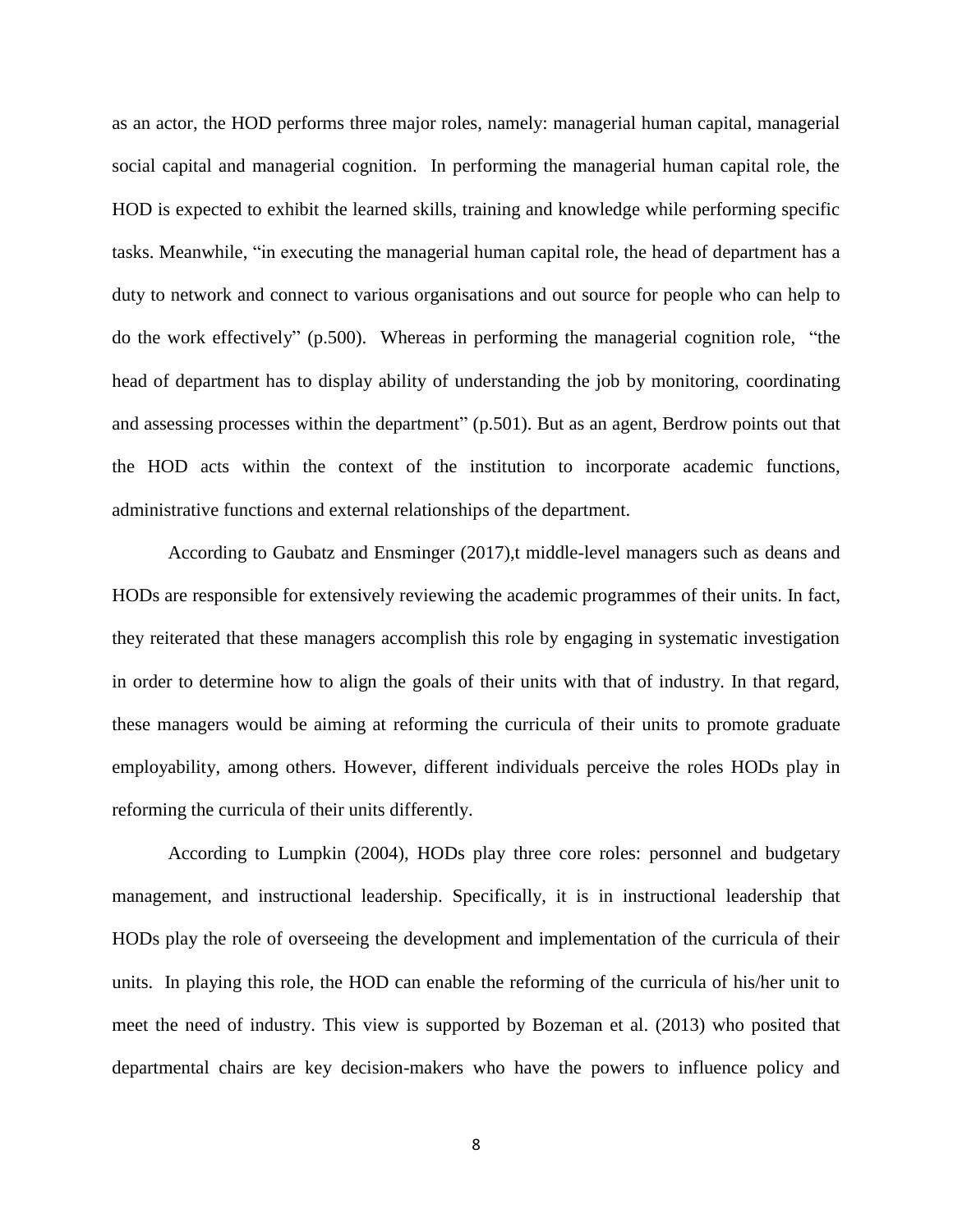procedure at departmental and institutional levels. This implies that during curriculum reviews and development, HODs have the opportunity to influence the kind of decisions that can be made regarding curriculum objectives, content and implementation. As a result, HODs can help in reforming the curricula of their departments in order to promote graduate employability.

According to Chinyamurundi (2016), university middle-level managers including HODs are seekers and implementers of innovations in their units. These innovations are encouraged in the different functions of their units - including in programme reviews and development. In the case of curriculum reviews, one of its key drivers is to align the goals of the university to that of society. Nonetheless, none of these studies documented the roles played by the HODs in reforming the curricula of their units so as to promote graduate employability; thus, the genesis of this study.

Again, several scholars have looked at the challenges that HODs face in executing their roles. Lumpkin (2004) for instance pointed out that a departmental chair is often faced with a wide range of challenges - one of which is building a team of staff whom although they possess multiple perspectives and abilities, they can choose to work collaboratively together towards the achievement of a common goal. To achieve this, Lumpkin advises that the HOD must demonstrate strong instructional leadership. Besides, the HOD should provide leadership in the redesign of the curricula and enhancement of programmes of the department in this case, the HOD can encourage the reforming of the curricula in order to enhance graduate employability. According to Jones (2011), HODs also have the challenge of energizing their staff to work effectively partly because academics do not want to be led. He adds that HODs also face the challenge of sourcing both internal and external funds. These challenges may curtail the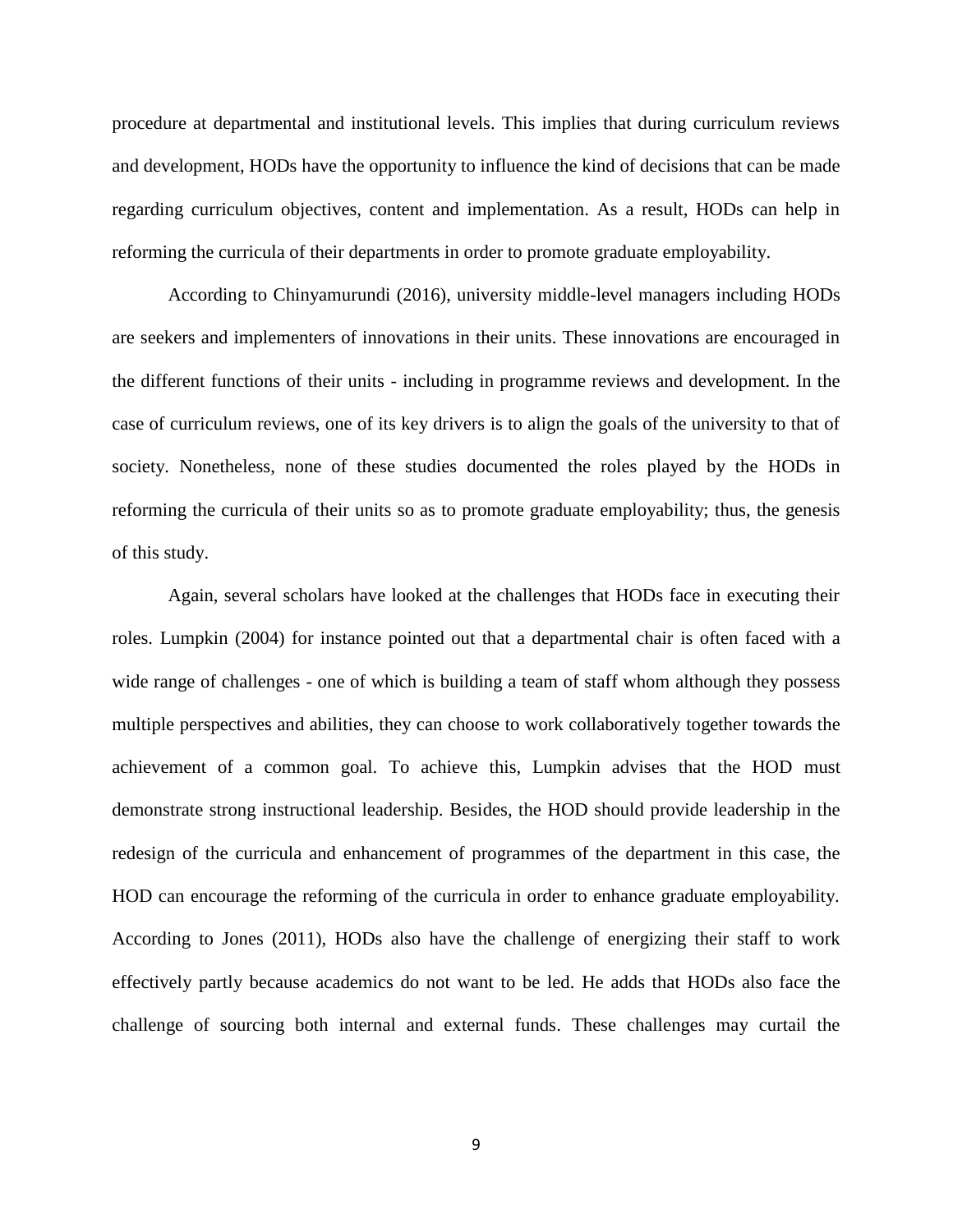effectiveness of any HOD to manage a department. It can also limit the opportunity for HODs to reform the curricula of their units in order to promote graduate employability.

#### **3. Methodology**

This was purely a qualitative study. It was therefore approached from the interpretivist research paradigm because we believed that the issues of roles played by HODs and the challenges they face in reforming the curricula of their units could best be understood by listening to their stories individually - rather than quantifying the kinds of views they held about the issues. Specifically, we used the case study research design since we never intended to generalise the findings of the study beyond the college that we investigated. In addition, we opted for the use of the qualitative case study design because as Gaya and Smith (2016) observed, it allowed us "to capture the complexity of the object of study" (p.529) adequately - which was the roles played by HODs and the challenges they face in reforming their units' curricula to promote graduate employability. We collected data by conducting in-depth interviews with four out of seven HODs who were purposively selected from the college that we investigated. Specifically, we employed the criterion sampling technique which according to Patton (2001), is a sampling technique that "involves selecting cases that meet some predetermined criterion of importance" (p. 238). In our case, study participants were selected on the basis that: they were HODs, and available and willing to participate in the study. The collected data were analysed using the thematic content analysis technique which according to Saldana (2009) makes it easier to see and compare the emerging views and themes from a given dataset. Specifically, upon data collection, we were able to organise the data in accordance with its type and study participants. Thereafter, we identified our unit of analysis which was the individual study participant before we proceeded to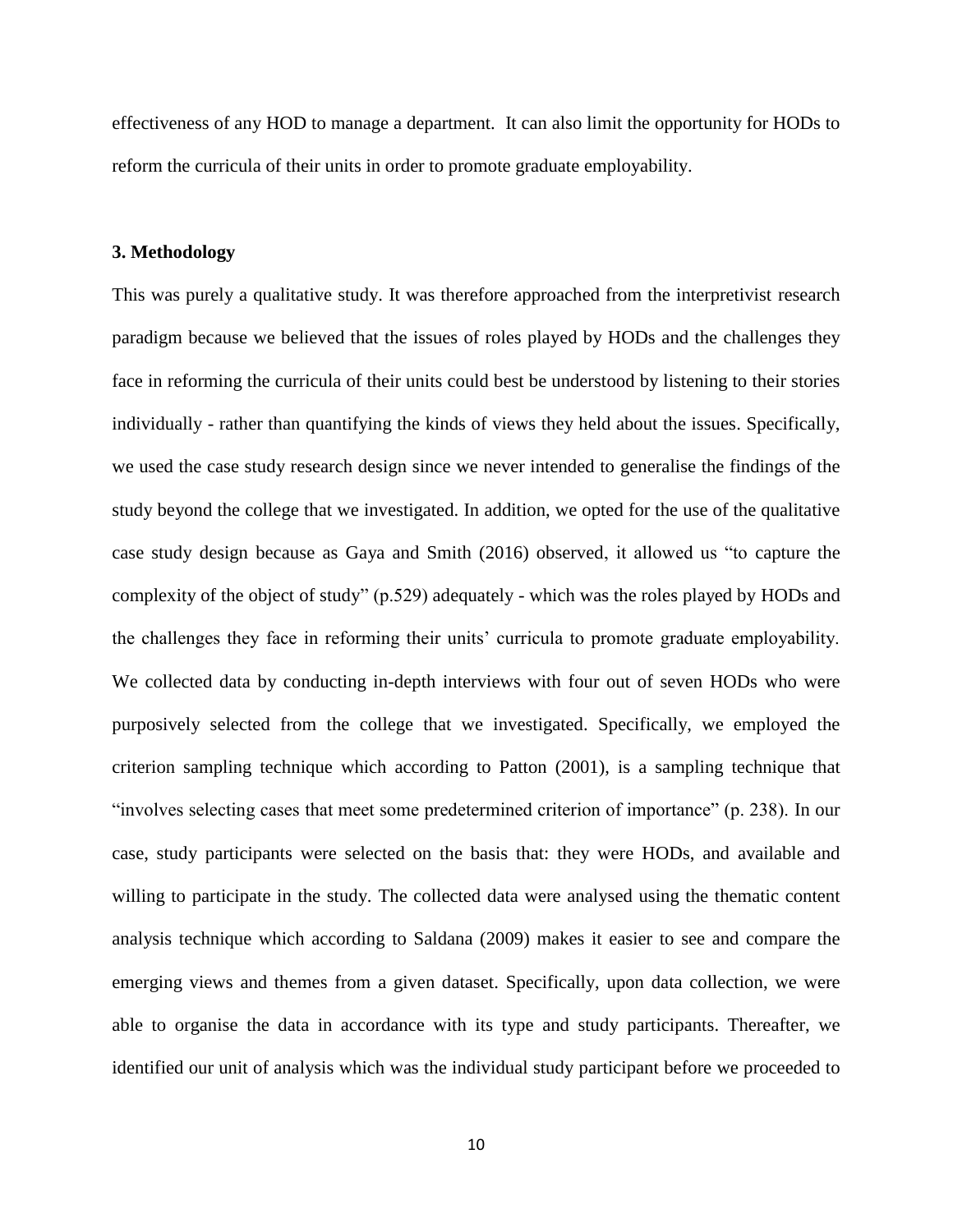explore and code the data, accordingly. With the use of the codes, we were able to develop, manually, a more general picture of the data that we had obtained. This enabled us to get meaning of the results that emerged out our study. Finally, we put in place the necessary ethical considerations - including seeking for permission from relevant authorities before we could engage the participants in the study.

# **4. Results**

In this study, we set out to explore the roles played by HODs in a college in a university in Uganda and the challenges they faced in reforming the curricula of their units to promote graduate employability. In this section, we present the findings of the study. But first, we describe the profiles of the study participants.

*4.1. Profile of study participants*. In this study, we collected data through in-depth interviews from four HODs. These HODs were drawn from the departments of Science, Technical and Vocational Education (DOSATE), Foundations and Curriculum Studies, Adult and Community Education, and Higher Education. All the four study participants had been HODs between two to four years. They were all males although one out of the seven departments in the college is headed by a female. We had intended to include the only female HOD in the study, but unfortunately she had travelled out of the country and the one acting on her behalf was again male. This finding however also reflects the limited participation of women in higher education leadership in Uganda - an inequality that needs to be separately addressed. Three out of the four HODS who participated in the study were holders of a doctor of philosophy degree and senior lecturers by rank. One of them was a masters' degree holder and still a lecturer serving as a caretaker HOD since the minimum rank at which one can serve as a substantive HOD is senior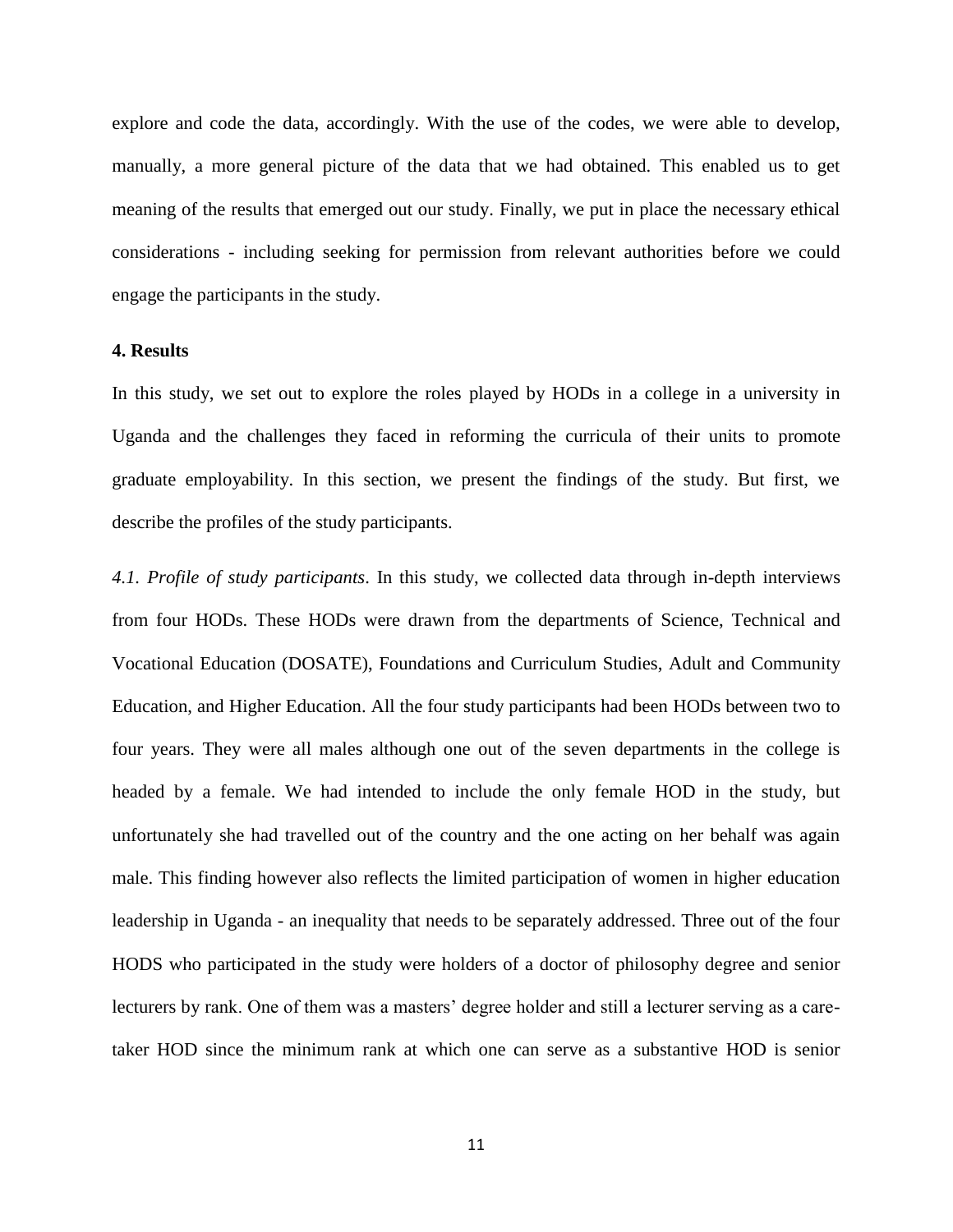lecturer. All in all, the four participants willingly participated in the study and we believe that they provided information that was desirable for answering our research questions.

*4.2. Results on objective one*. The first objective of this study was to analyse the HOD's conceptualisation of graduate employability in order to gauge their understanding of the concept and the importance each of them attached to it. When the participants were asked: 'What is your understanding of graduate employability and how important is it", different respondents expressed different opinions of what graduate employability is, although virtually all of them contended that it is a very important issue in this era of mass higher education. In fact, one of the participants observed that "in this era of mass higher education, producing graduates who can hardly get employed is unhealthy to both society and the individual graduate". The same participant reiterated that "the skills that students obtain from the university should be relevant to the work setting". But another participant argued that:

While it is important to equip university graduates with employable knowledge and skills, the institutions can only provide generic skills. Specific job skills should be acquired while the graduate has already obtained employment. This means that even the employers must be ready to train their workers so that they can acquire those specific job skills.

These views showed that the participants were aware of the importance of graduate employability in university education.

12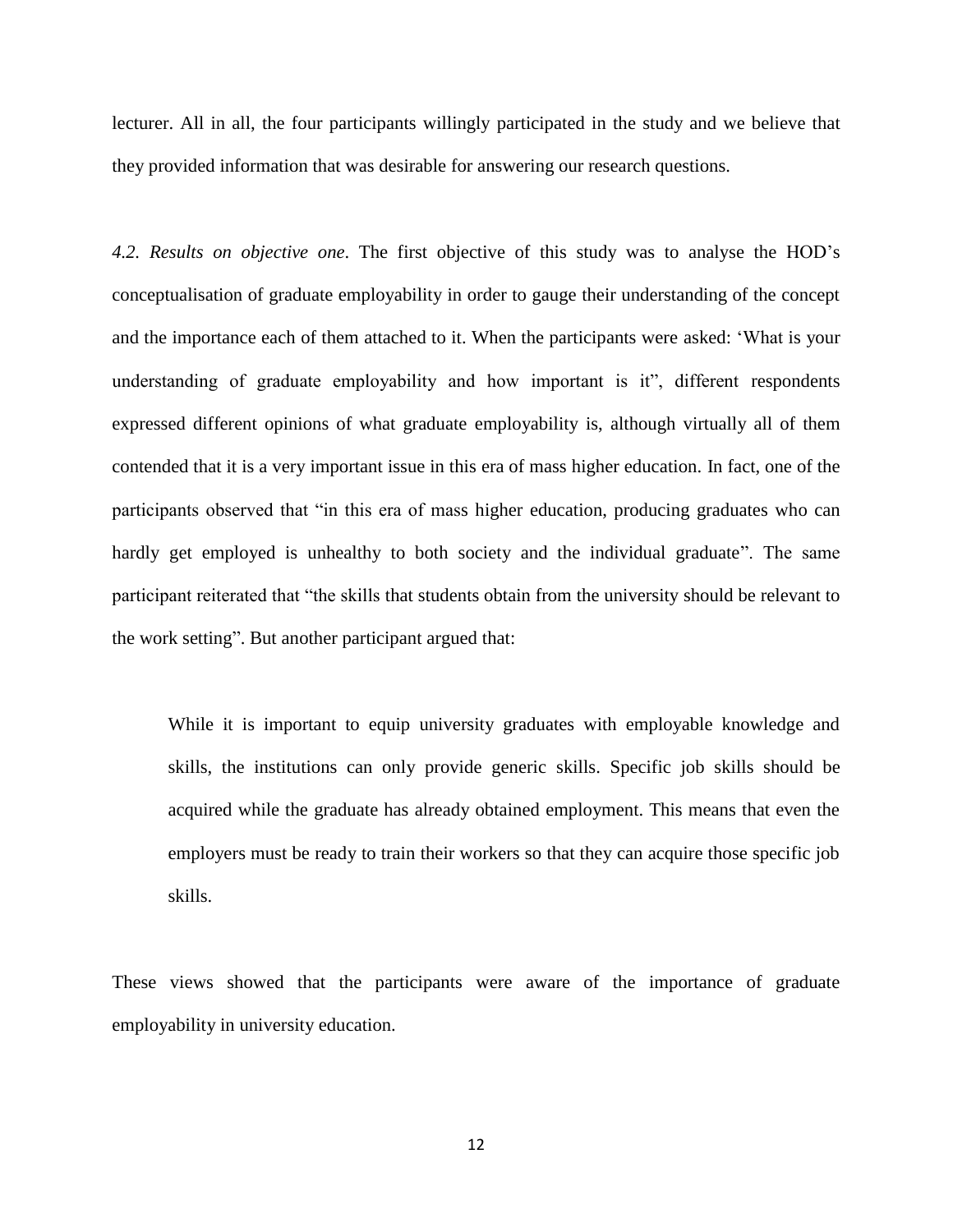Back to the conceptualization of graduate employability, different study participants expressed different opinions of what the concept means. For instance, one participant defined graduate employability as "the ability of a student to finish a given course of study and obtain better employment". Therefore, according to this participant, graduate employability is not only a matter of being able to obtain employment, but also complete a given course of study. Of course, university students who academically perform badly and fail to complete their study programmes or pass with weak grades often tend to remain unemployed for a longer period of time than their counterparts who complete their studies on time and with good grades. But another participant, defined the term graduate employability as "the capacity that a graduate has to be absorbed in the labour market and be sustained there". This particular participant looked at the 'capacity' of the graduate in terms of the kinds of knowledge, skills and attitudes (KSA) that a graduate possesses that enable him/her to obtain gainful employment and be maintained on the job. But another participant had yet another different meaning of what graduate employability is. In fact, the third participant defined the term graduate employability as "the degree to which one is employable given the competencies he/she has acquired as a result of his/her education and training". Although different in text, the ideas the second and third participants had about what graduate employability is, are essentially the same; that is, it has to do with whether the graduate has acquired skills and knowledge that their potential employers need.

The second part of the objective was to evaluate the importance HODs attach to the issue of graduate employability. The result showed that the participants attached significant importance to the issue of graduate employability. One of the study participants, in fact, remarked that:

13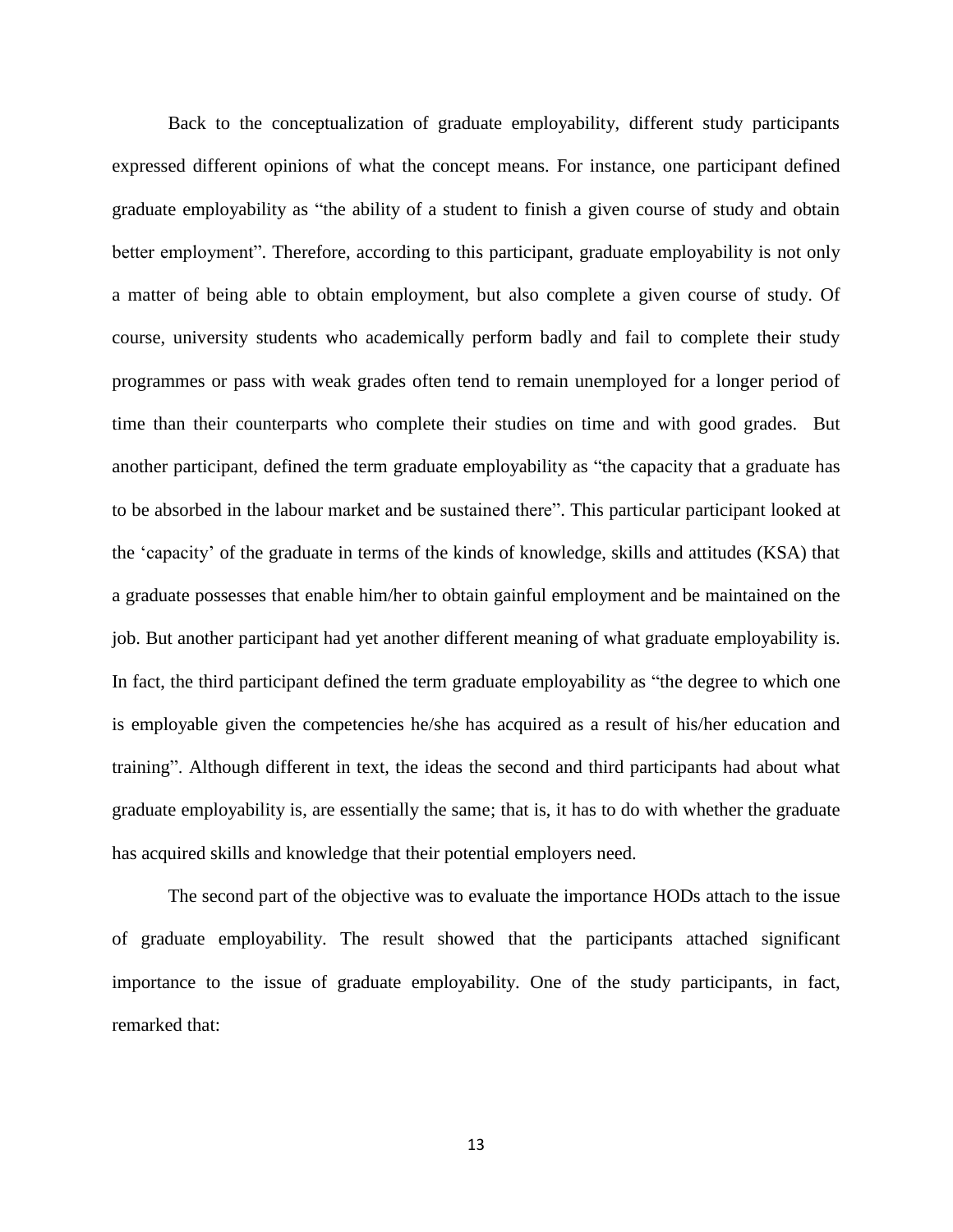In this era of mass higher education and growing graduate unemployment, every graduate needs to prove that he/she possesses some unique skills or knowledge that he/she can contribute at a workplace before he/she can obtain gainful employment. As a result, the way university students are trained is very essential.

This view of course showed that this particular participant attached great importance to how the graduates were trained and how they were able to secure employment. Nonetheless, one of the study participants seemed to have a different view. He opined that:

For us as a university, our role is to train the students. We only provide them with generic skills and knowledge to empower them to learn and unlearn while in the field. This allows a graduate to be versatile; and therefore, able to fit in different work situations.

According to this participant, it is not necessarily the work of the university to impart in the students specific work-related skills since the students are being prepared for a wide-range of employment options. In fact, the participant reiterated that "employers have a role to play in enabling their employees acquire specific work-related skills - not universities". Nevertheless, this is a debatable matter bearing in mind that the employers are nowadays denying many graduates jobs allegedly because they lack employable skills. All in all, the study revealed that different HODs had different understanding of what graduate employability is, let alone that they attach slightly different importance to the matter. Nonetheless, it has been difficult for us to attribute these differences in conceptualising graduate employability to the difference in the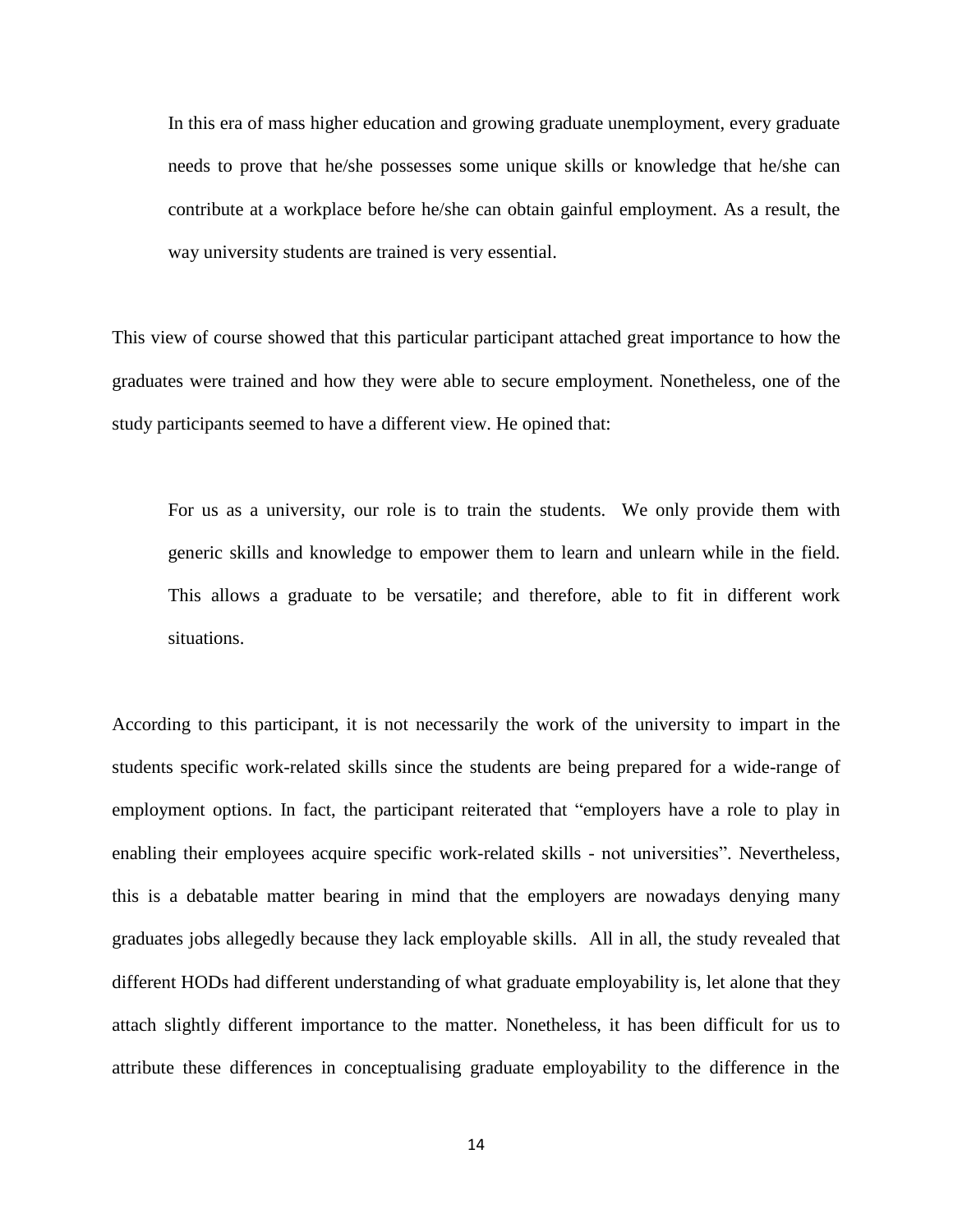participants' fields of study (e.g. departments of Science, Technical and Vocational Education (DOSATE), Foundations and Curriculum Studies, Adult and Community Education, and Higher Education) or places where they obtained their highest academic qualifications. But these differences in conceptualisation of graduate employability may account for the differences in the roles and efforts they put in reforming the curricula of their units in order to promote graduate employability.

*Results on objective two.* The second objective of this study was to explore the roles played by HODs in reforming the curricula of their units to promote graduate employability. Again, different study participants were able to express different opinions of what they do during curriculum reviews and development. One of the participants reported that "As a head of department, I actually participate in all the committees that review the curricula of our department after every five years". He proceeded to say that:

One way by which I help the department to reform the curricula towards promoting graduate employability is by involving potential employers in the course of curriculum reviews. I do this by ensuring that once we have drafted or revised a curriculum, we organise a stakeholder workshop where we engage employers, alumni, and other stakeholders to obtain their opinions about the drafted curriculum - before we can forward it to the relevant accreditation agencies.

This means that HODs are central to the process of curriculum development since they contribute to the process of reforming the curricula to promote graduate employability through stakeholder involvement. This result shows that the HODs do not work alone to reform the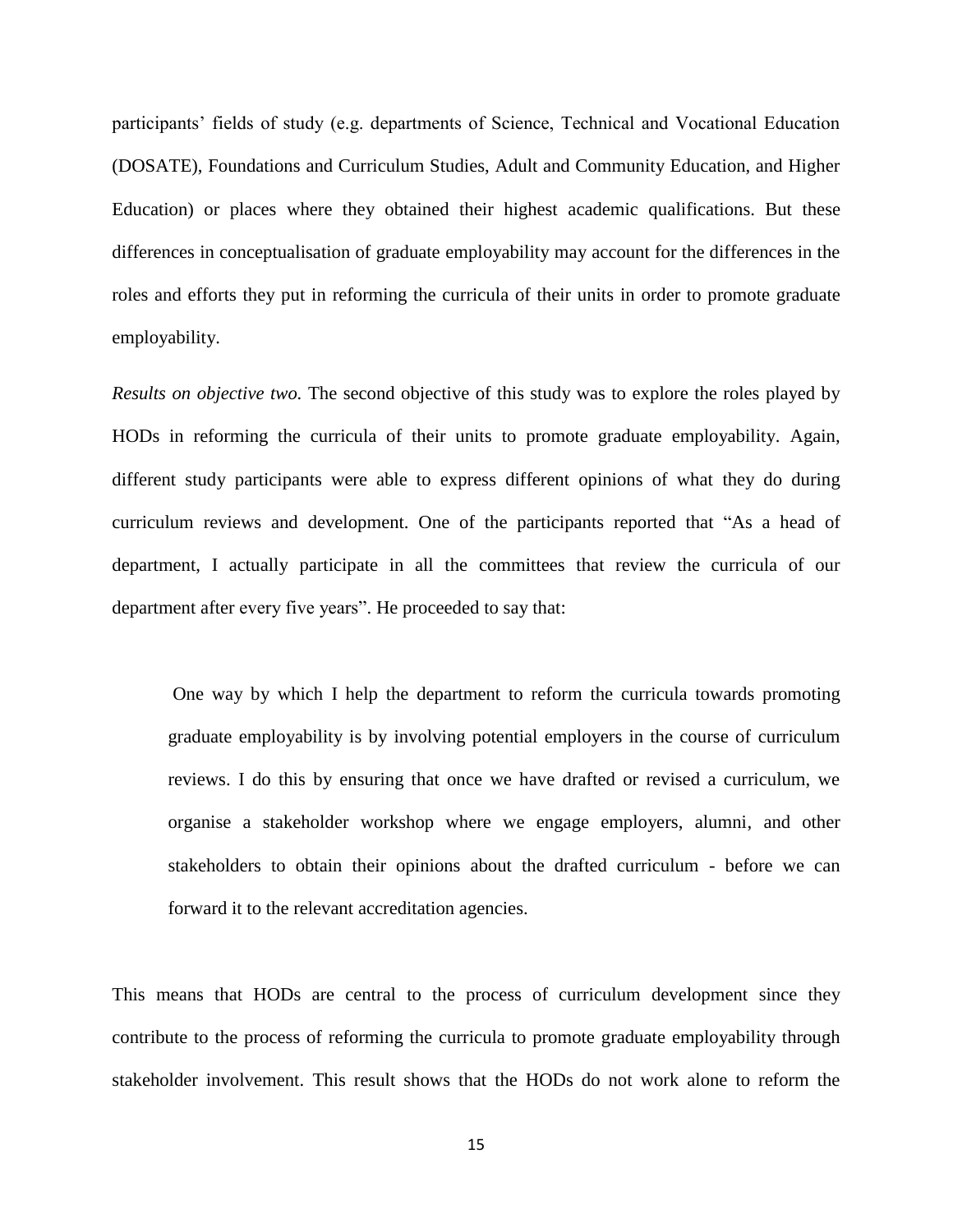curricula of their departments. According to this particular participants, "we organise a stakeholder workshop where we engage employers, alumni, and other stakeholders to obtain their opinions about the drafted curriculum". For that matter, their efforts to reform the curricula may be hampered by the response of other stakeholders in curriculum reviews and development such as the employers and alumni,

Another participant, however, observed that one way by which he helps in reforming the curricula of his department towards promoting graduate employability is by providing relevant market information that he would have gathered. In his own word, he observed that: "As a leader, I am expected to guide colleagues during the course of curriculum development. I cannot do that without equipping myself with relevant information about the activity we are engaged in". He proceeded to say that: "As a result, I often try to collect as much market information about our programmes and alumni so that during curriculum review, I can provide essential information that can be used to reform our curricula towards promoting graduate employability". In this case, the HOD plays an informational role in the process of curriculum reviews and development. Interestingly, this particular role that this HOD plays appears to be more of an 'independent leader role' in curriculum development unlike the "collaborative leader role' that the earlier participant had insinuated. This implies that although different HODs play leadership roles in reforming their units' curricula to promote graduate employability, they do not use the same leadership approaches.

In fact, another participant reported that his greatest role in reforming the curricula towards promoting graduate employability is providing effective leadership. He observed that: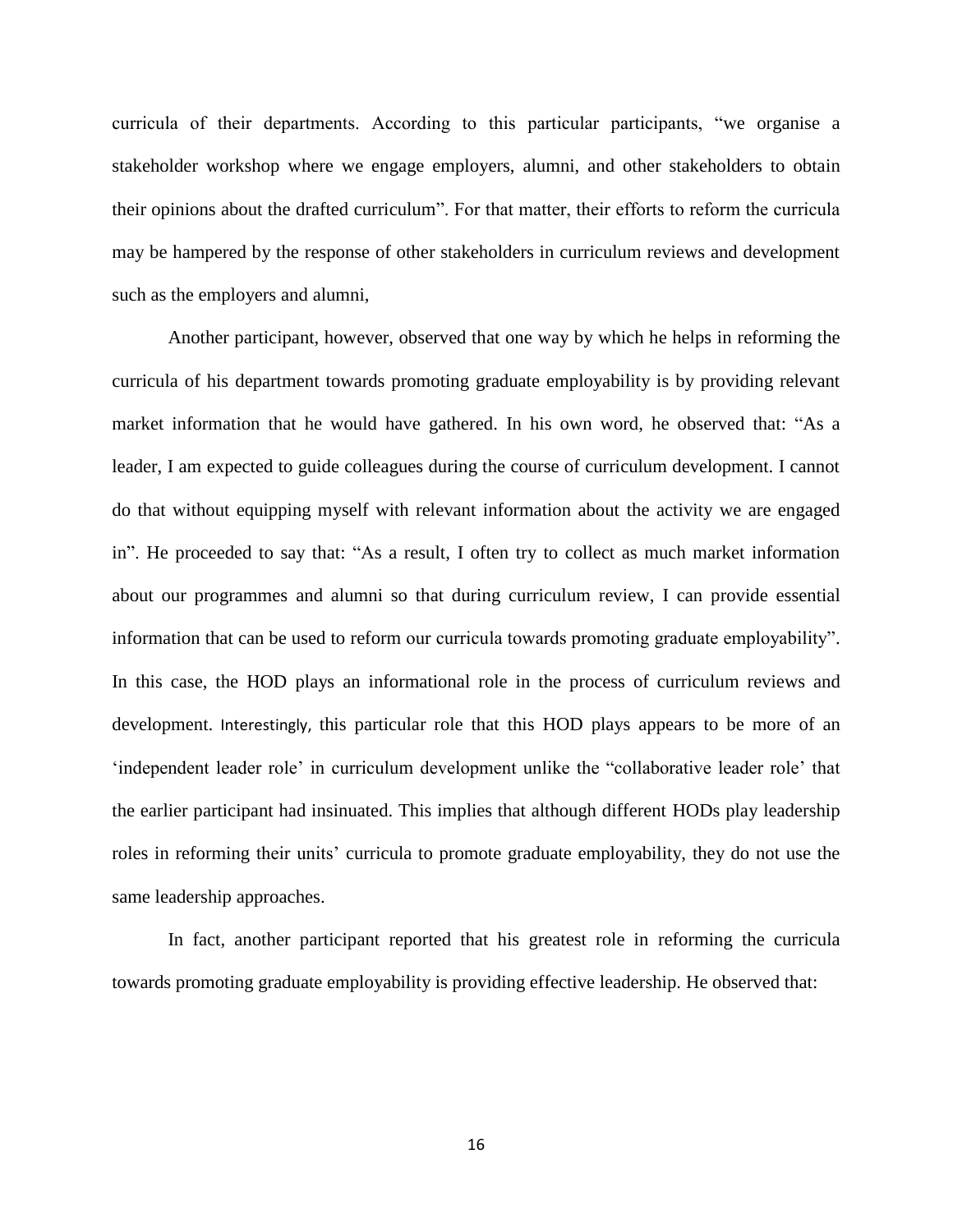For any unit of the University to have a relevant curriculum, the process of curriculum development needs to be effectively guided, coordinated and led. It is those roles that as a head of department, I try to effectively play and I believe, it greatly contributes in reforming our curricula towards promoting graduate employability.

This particular participant looked at his leadership role in reforming the curricula of his department to promote graduate employability in terms of 'guiding' the process of curriculum reviews and development. However, this 'guiding leadership role' implied that this leader may not to be a risk taker. Yet, effective leadership requires leaders to take calculated risks for the sake of their followers and the organisation. In the context of this study, effective leadership was looked at in terms of playing the leadership role that produces the desired goals such as reforming the curriculum to promote graduate employability. According to another participant, one of the greatest role in curriculum development is resource mobilisation. This particular participant actually observed that:

In this University, getting funds to undertake departmental activities such as curriculum review is not easy at all since there is always a perennial outcry for lack of funds. I therefore lobby a lot to get money for our curricular review activities. To me I think, that is an important role I play because if I do not do it, there is no way we can reform our curricula towards promoting graduate employability.

This implied that HODs generally consider whatever roles they play in curriculum reviews and development as an effort towards reforming the curricula of their units to promote graduate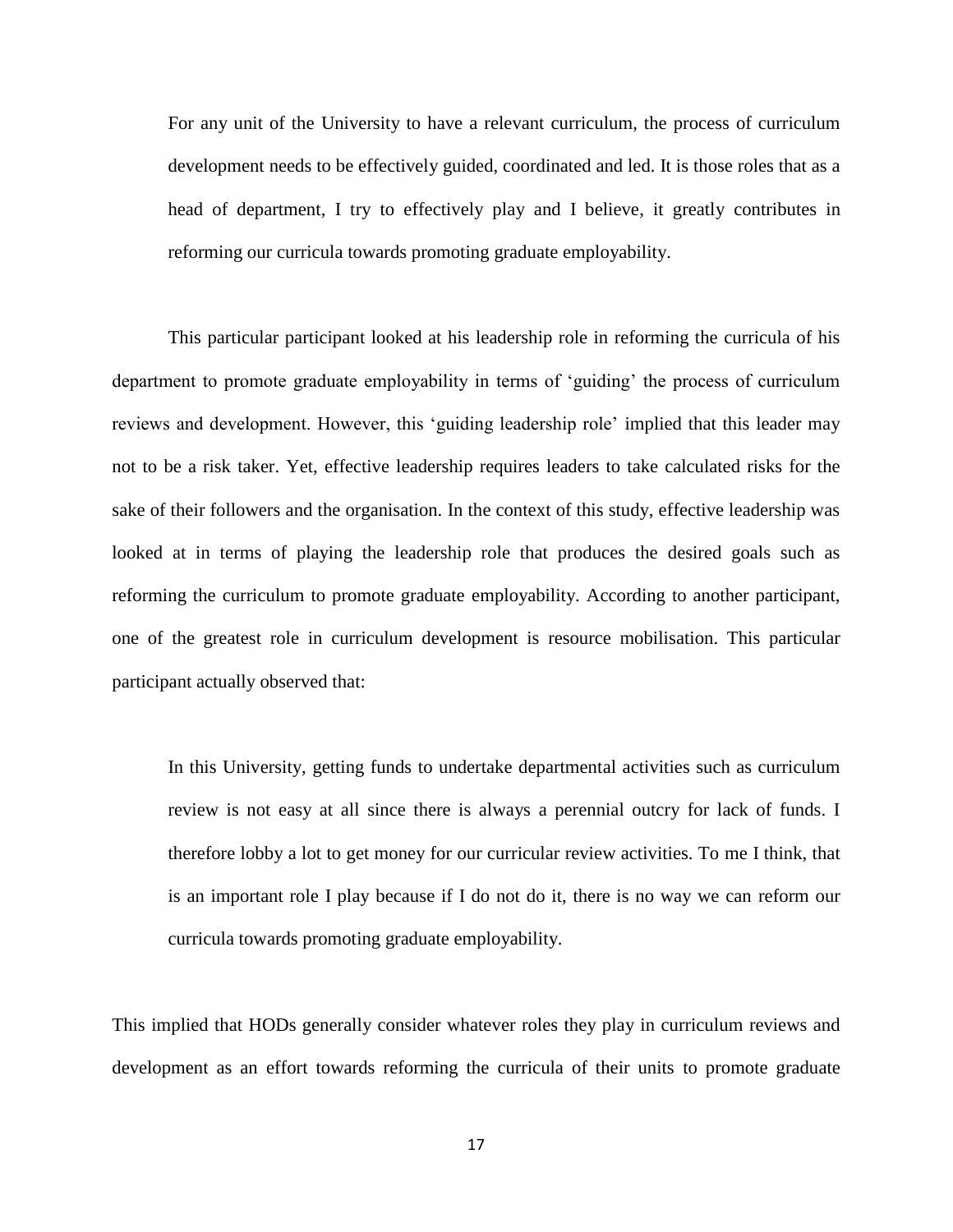employability. Yet in practice, this may not be true since some of these roles may not directly relate to what kind of curriculum a department may produce. In addition, this 'resource mobilisation role' implies that the academic staff only engage in curriculum reviews when they are paid; yet, curriculum review is an in-house activity that may not require any special funding. Nonetheless, the study participants pointed out that they need funds to finance several curriculum review activities including hosting stakeholder workshops and conducting market research.

*Results on objective three*. The third objective of this study was to establish the challenges heads of department faced in their effort to reform the curricula of their units towards promoting graduate employability, and how they coped with them. One of the challenges that almost all the study participants alluded to was 'the rapidly changing demands for skills at the workplace'. In fact, one participant remarked that:

There is now growing pressure and demands from the world of work about the kinds of skills university students must possess in order to make them employable. This often causes those of us who work at the university tension. Yet in the actual sense, as a middle-level manager, I may not influence the integration of all these new skills employers want into our curriculum.

But while this participant could be right, he appears to forget the role of internships and practicals which his department uses to bridge this gap! In addition, even though no single university curriculum is sufficient to meet the different needs of all the employers, as the participant claimed, there are also strategies that universities have put in place to address this challenge. The participant himself revealed that as an HOD, he has been coping with this kind of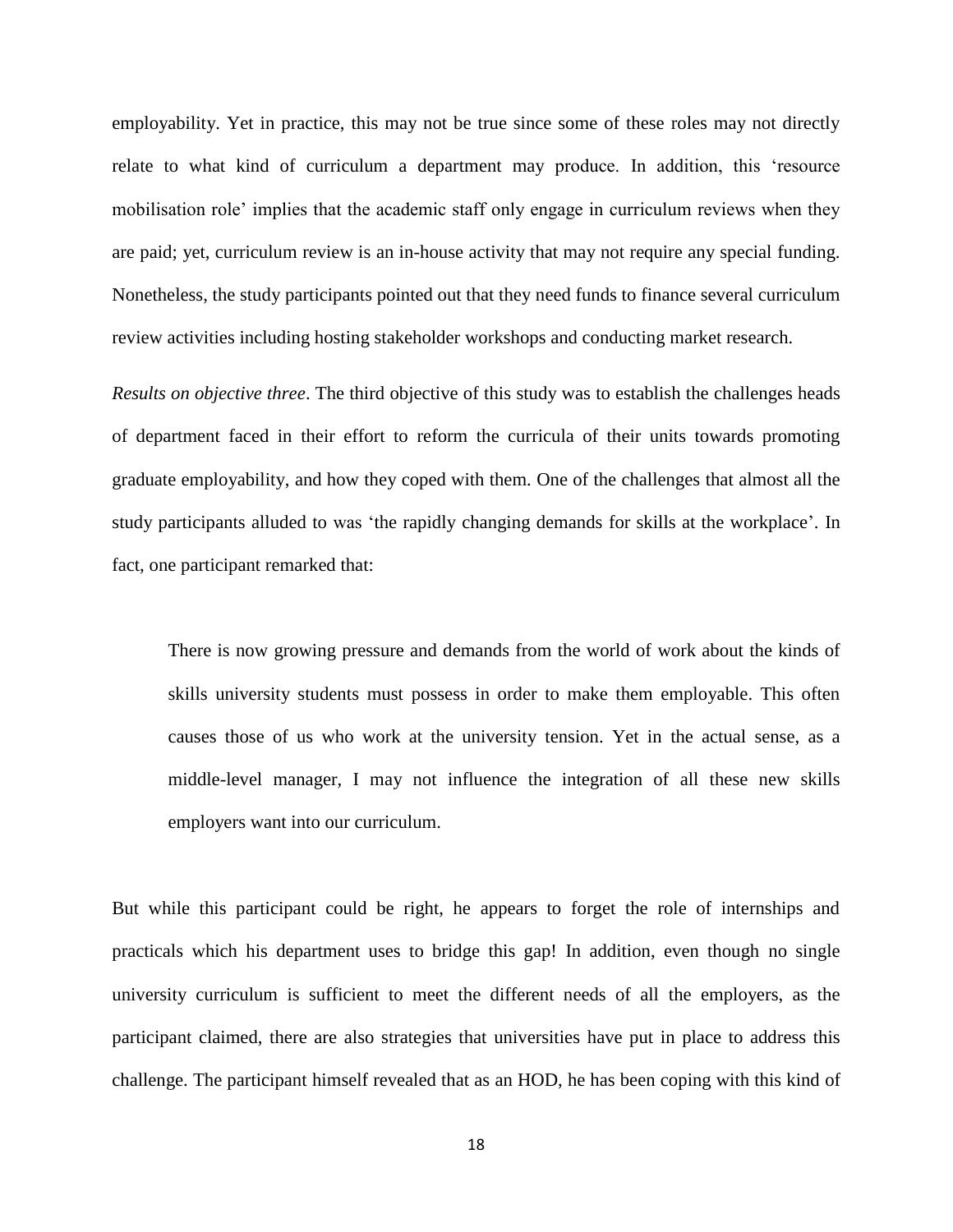challenge of 'failing to meet the demands of society' by identifying and prioritising what is more realistic in the department and practice it in line with the vision, mission and goal of the College, and that of the University.

Another participant reported facing funding challenges during curriculum reviews and development. He observed that the mobilisation of funds to facilitate curriculum reviews is often a challenge in the University. Actually, the participant revealed that he always lobbies a lot in order to receive funds that can ably finance the process of curriculum reviews in the department particularly for hosting stakeholder workshops and conducting market research. This view was also echoed by apparently all the other study participants - except one who revealed that he has sometimes used project funds to facilitate the process of curriculum reviews in their department.

Another challenge that emerged from the study was the "students' mentality that they must be recruited into a job immediately after they are done with their studies, yet the world of employment is now narrow to absorb the large number of graduates", said one of the study participants. This implied that the participant did not believe that it is the failure of the University that was responsible for the rising rate of graduate unemployment - but rather - a weak economy that is not able to create many job opportunities. The participant, in fact, reported that he has on many occasions advised the graduates to think of beginning their own projects where they can get employed without waiting for chances of employment from nongovernmental and governmental organisations"

During the interview, a participant reported that the lack of co-operation from stakeholders is one of the greatest challenges faced during curriculum reviews. He said that "sometimes when we invite some stakeholders - including potential employers of our students, they do not come to attend our stakeholder meetings. This makes it difficult for us to receive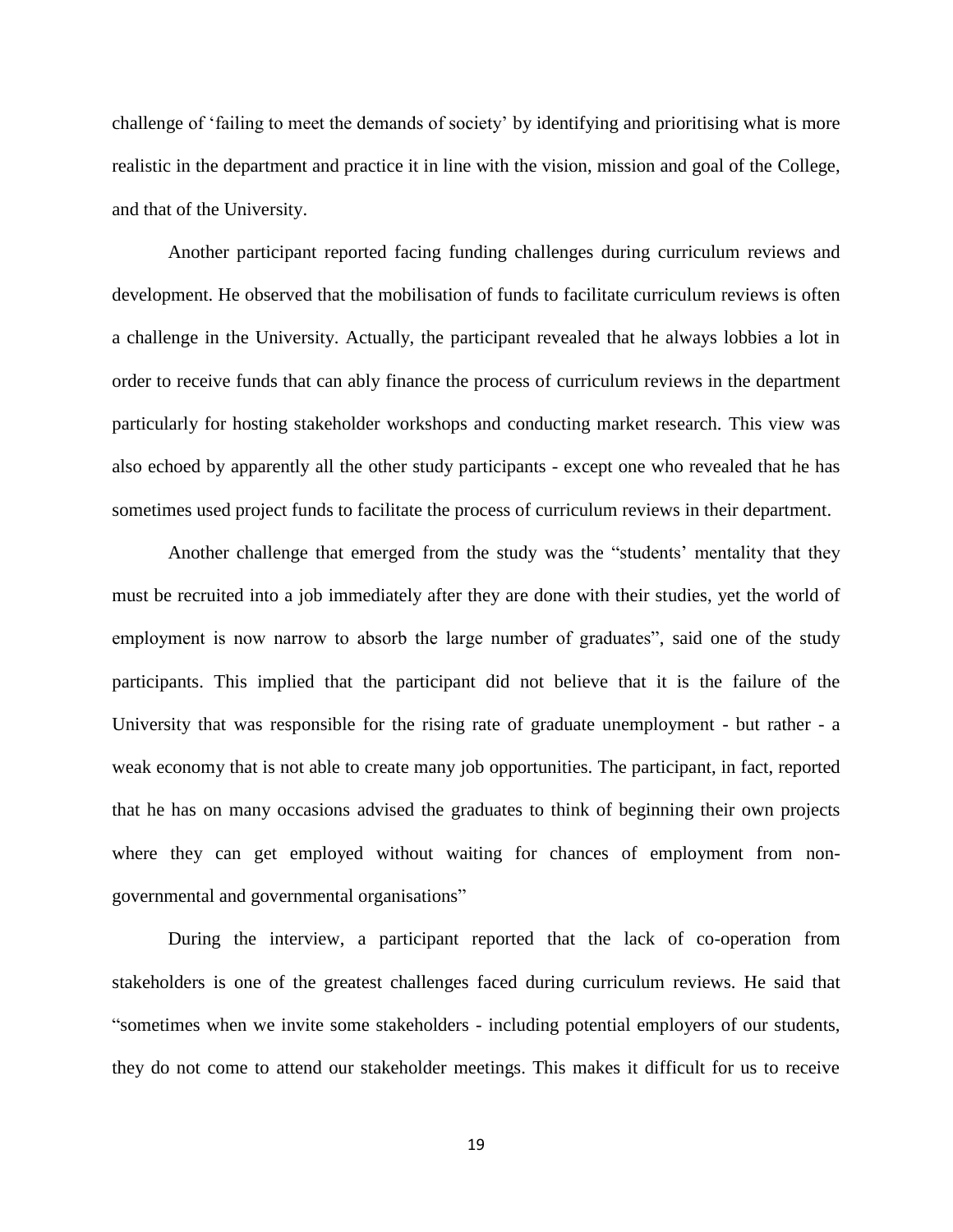feedback from them". The same participant however revealed that he normally ensures that stakeholder workshops are appropriately scheduled in terms of time and venues in order to achieve better stakeholder participation.

Another participant reported on the lack of commitment of some of his staff as a challenge to curriculum reviews. He actually revealed that:

Some staff in my department have a divided attention where sometimes, when I call a meeting to discuss issues to do with our curricula, some of them do not come, and the few who turn up sometimes fail to agree on a number of issues.

This implies that curricular issues are often contentious and cannot be left in the hands of the HOD alone or a few staff. This particular study participant reported that he usually motivates his staff in diverse ways to ensure that they participate in the different activities of the department although he reminiscence that 'it is often not easy".

#### **5. Discussion**

This study came out with three key findings. First, the study showed that the HODs that participated in this study had different understanding of what graduate employability is and also attached slightly different importance to it. This finding that the participants conceptualised graduate employability differently is not surprising because the concept - though it began to be used for the first time about the beginning of the twentieth century, its meaning has been evolving since the debates surrounding it and other related concepts have continued to rage on. However, most of the definitions that the participants gave rhymed with that of the earlier scholars such as York and Knight (2006), Bamwesiga (2013), Cai (2013), and Beaumont, Gedye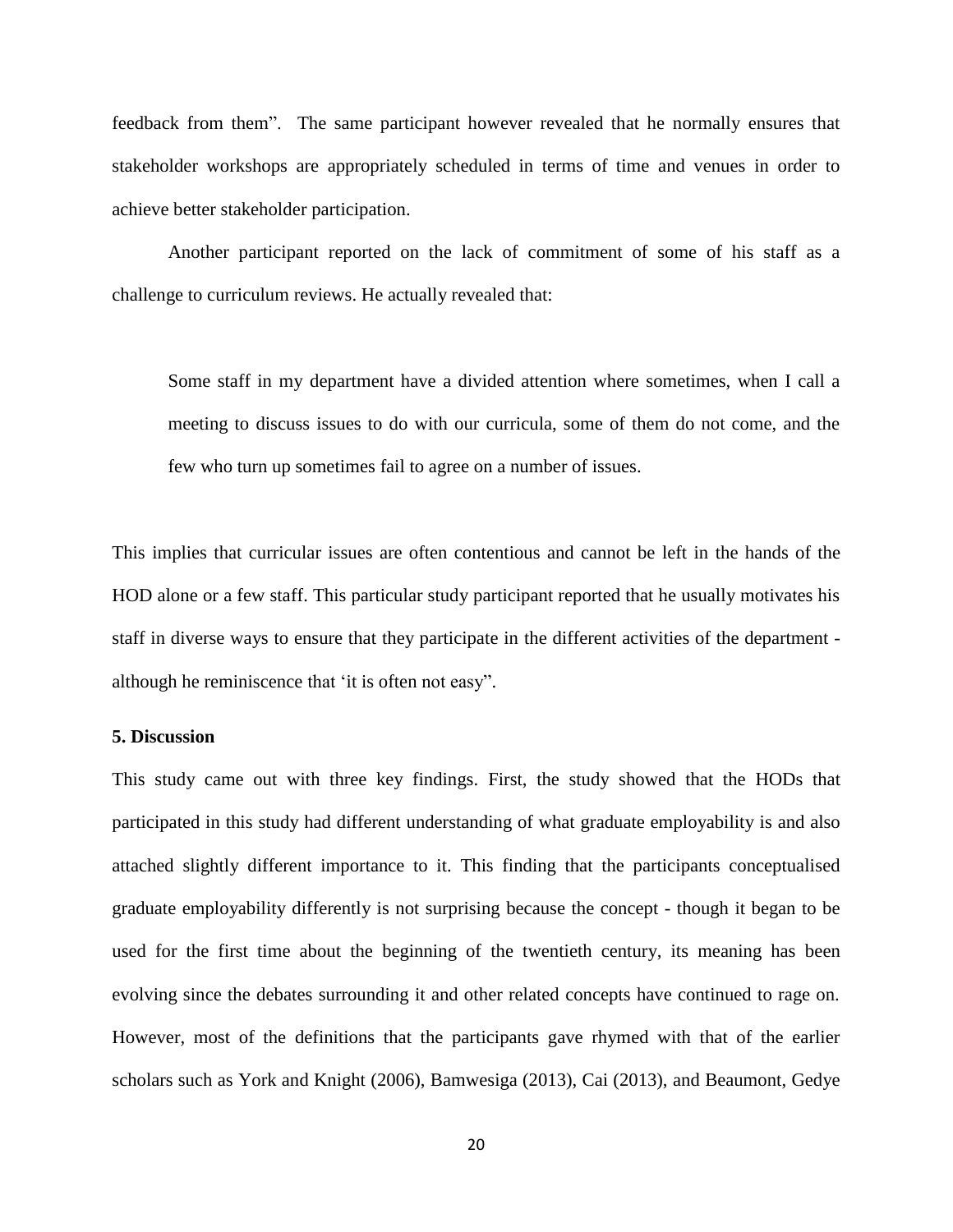and Richardson (2016). For instance, the definitions of graduate employability by a study participant that; 'it is the ability of a student to finish his/her study programme and obtain employment' is in tandem with that of Bamwesiga (2013) who reported on the conceptualisation of graduate employability by employers in Rwanda. In fact, the employers in Rwanda looked at graduate employability as the ability of the graduate to have professional understanding of a specified discipline, to change and adapt to work life situations and undertake skillful practices. This professional understanding would be obtained upon the successful completion of a study programme by the student.

Another participant defined the term graduate employability as the capacity of a graduate in terms of 'knowledge, skills and attitudes that can enable him/her to obtain gainful employment and be maintained on a job'. This understanding of graduate employability was closer to that of several scholars in this field of knowledge. Forrier and Sels (2003) for instance, defined graduate employability as the individual's ability to fulfil a variety of functions in a given labour market. Such functions are fulfilled due to the knowledge, skills and attitudes possessed by the graduate. This also implies that weak university training can jeopardise the graduate's ability to acquire the relevant knowledge, skills and attitudes; thereby, limiting his/her chances of being employable.

The second key finding in this study was that heads of department often play different roles in reforming the curricula of their units towards promoting graduate employability. This finding was also in congruence with works of other scholars such as Otara (2015), Jowi (2018) and Chinyamurundi (2016) who investigated the roles of middle-level managers in universities in different countries in Africa. Otara for instance reported about how heads of department as well as deans in different universities in Africa often incorporate stakeholders from the labour market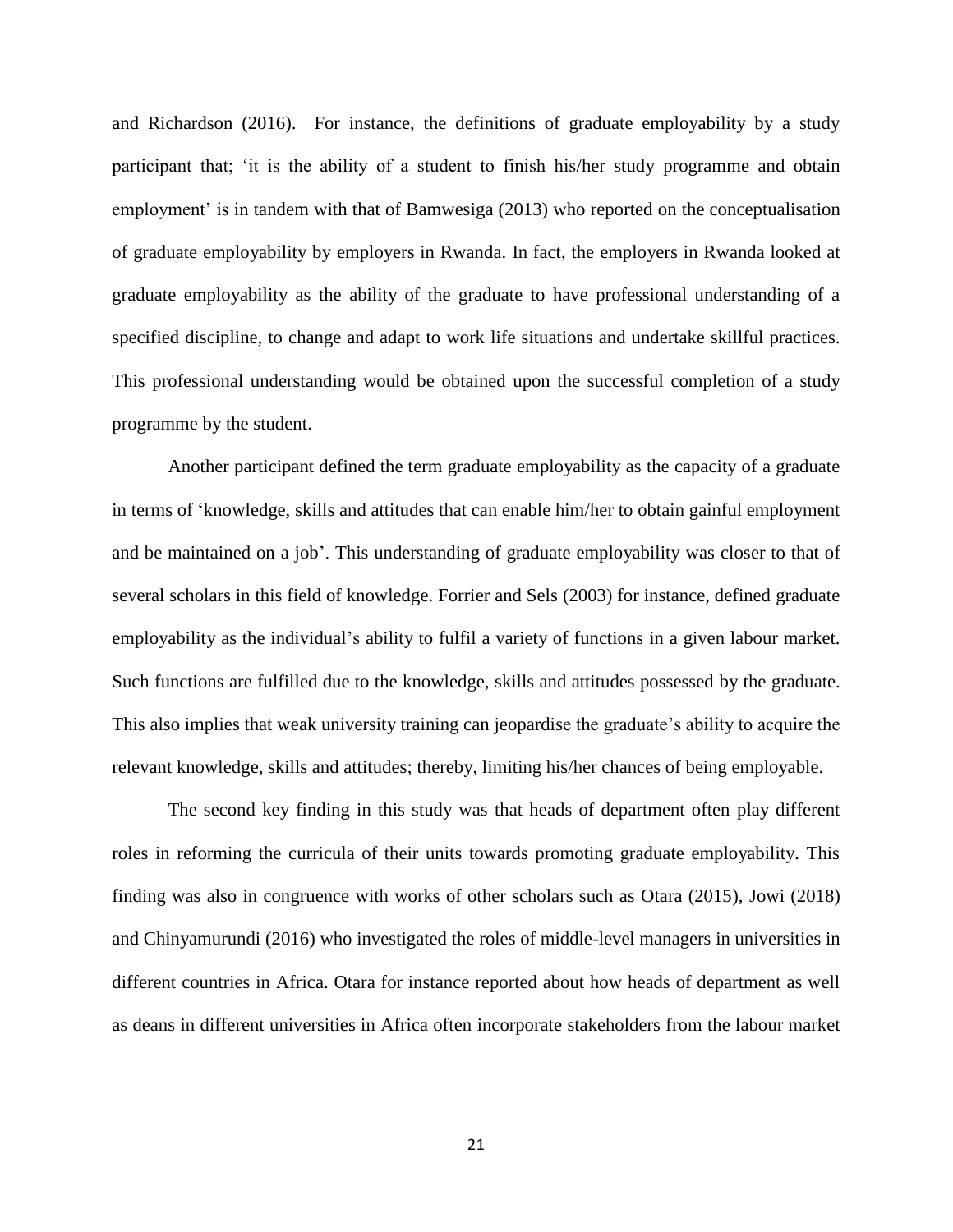in programme reviews and curriculum development. This was not any different with virtually all what the study participants reportedly said they also do.

In addition, the study revealed that HODs commonly get the opportunity to reform the curricula of their units towards promoting graduate employability during programme reviews. This was not different with what Gaubatz and Ensminger (2017) reported when they said that middle-level managers in universities - including HODs are responsible for extensively reviewing the academic programmes of their units. However, the two authors stressed that the HODs and deans often prior engage in systematic investigation in order to determine how their curricula goals can be aligned with that of industry employment needs. This shows how HODs often play that informational role in order to reform the curricula of their units towards graduate employability.

Last but not least, the study finding revealed that middle-level managers such as HODs and deans face a number of challenges in executing their duties. Seale and Cross (2015) for instance, reported that deans in South Africa faced a number of challenges - including lack of management skills and experience. This was not far from what Otara (2015) also reported. In fact, Otara revealed that middle-level managers in African universities most often take their positions without prior receiving leadership training. This makes them fail to recognise and exploit the metamorphic changes that may occur within their units. It is this kind of challenge that creates others such as limited stakeholder involvement and motivation - which the research participants also reported in this study.

Finally, the finding that HODs often experience the challenge of inadequate institutional support from top management is also collaborated by Jowi (2018) who studied the leadership styles of faculty deans in Kenyan Universities. He actually observed that "it is difficult to work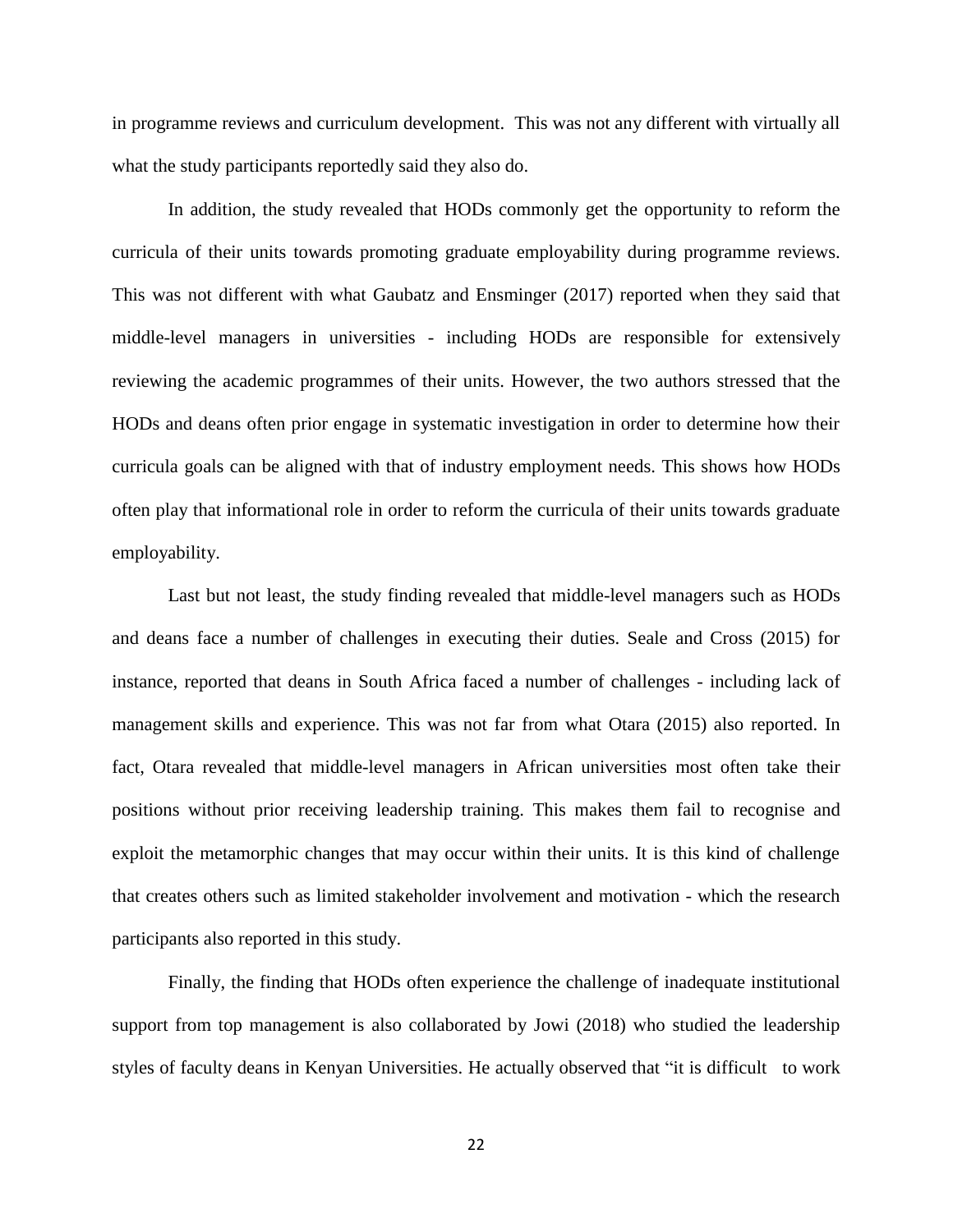as a middle-level manager in a university setting: the initiatives from the top have great impact on life at the bottom as well as the other way round" (p.6). This was not far from what the HODs in the university college studied in Uganda also reported as one of their critical challenges. In spite of these challenges, the study participants revealed some of the strategies they used for mitigating them; thus, the contribution of this study especially to the younger HODs.

# **6.0 Conclusion and Recommendations**

Based on the findings of the study and the subsequent discussion, we concluded that; first, the conceptual differences that HODs have about graduate employability could be responsible for their lackluster response towards it. Second, while the HODs appear to attach significant importance to, and try to ensure that the curricula of their units promote graduate employability, there are a repertoire of challenges that they face and which need to be addressed for effective reforming of departmental curricula towards promoting graduate employability. We, therefore, recommend for increased institutional support for HODs if they are to effectively enhance the process of reforming the curricula of their departments in order to enhance graduate employability. Specifically, HODs need to be trained in managing academic departments; and their units funded in order to host stakeholder workshops and pay for other curriculum reviews and development activities like conducting market research.

### **References**

Bagarukayo, E., Ssentamu, N. P., Mayisela, T. & Brown, C. (2016). Activity Theory as a lens to understand how face book develops knowledge application skills. *International Journal of Education and Development, 12*(3).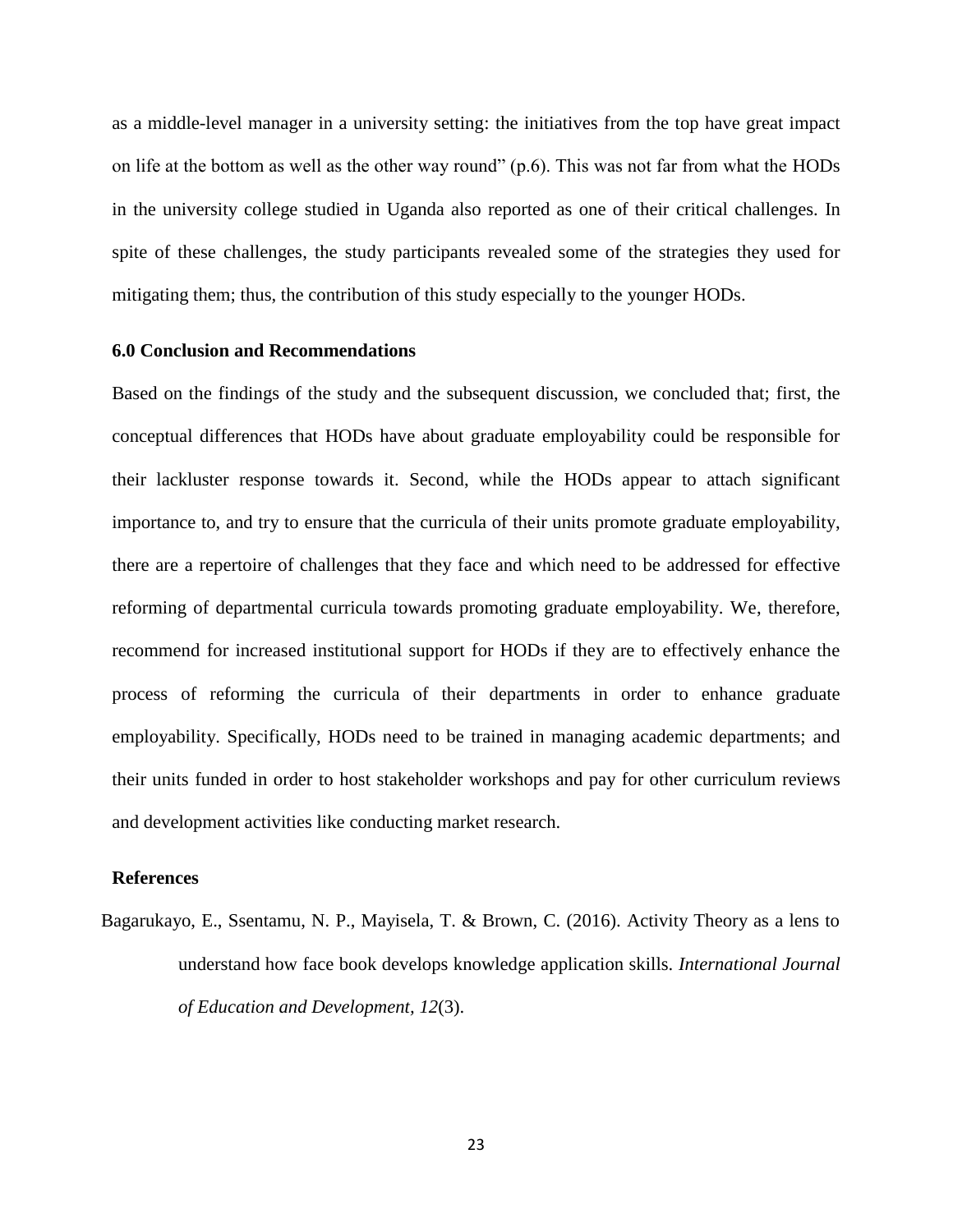Bamwesiga, P. M. (2013). A conceptual understanding of employability: The employers' view in Rwanda. *Journal of Adult and Continuing Education*, *19* (1), 40-53. Retrieved from <http://dx.doi.org/10.7227/JACE.19.1.4>

- Beaumont, E., Gedye, S., & Richardson, S. (2016). 'Am I employable?' Understanding students' employability confidence and their perceived barriers to gaining employment. *Journal of Hospitality, Leisure, Sport & Tourism Education*, *19,* 1–9. Retrieved from <http://dx.doi.org/10.1016/j.jhlste.2016.06.001>
- Berdrow, I. (2010). King among kings: Understanding the roles and responsibilities of a departmental chair in higher education. *Educational Management, Administration and Leadership, 38*(4), 499-514 doi: 10.1177/1741143210368146
- Bozeman, B., Fay, D., & Gaughan, M. (2013). Power to Do...What? Department Heads' Decision Autonomy and Strategic Priorities. *Research in Higher Education*, *54*(3). Retrieved from<https://www.jstor.org/stable/23471101>
- Cambridge dictionary (2019). Retrieved from <https://dictionary.cambridge.org/dictionary/english/challenge>
- Cai, Y. (2013). Graduate employability: A conceptual framework for understanding employer's perceptions. *Higher Education*, *65* (4), 457-469. Retrieved from [https://www.jstor.org/stable/23470832.](https://www.jstor.org/stable/23470832)
- Chinyamurindi, W. (2016). Middle manager role and contribution towards the competitive intelligence process: A case of Irish subsidiaries. *South African Journal of Information Management, 18* (2), 727. Retrieved from http://dx.doi.org/10.4102/ sajim. v18i2.727.
- Day, C. (1984). The role of a head of department in staff development. *Journal of In-Service Education, 10*(2), 30-35. doi: 10.1080/0305763840100207.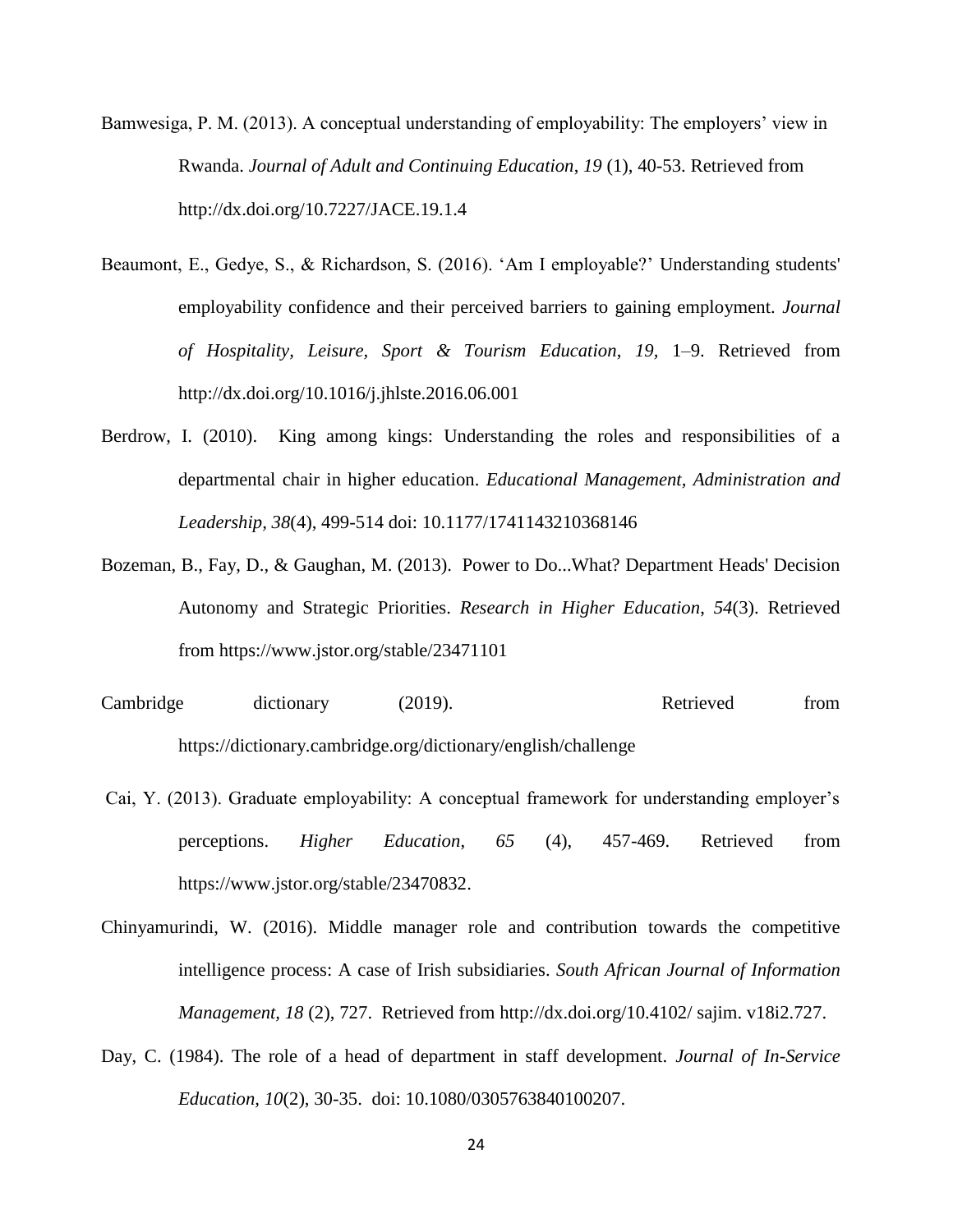- Edet, A. O. & Ekpoh, U. I. (2017). Administrative challenges of academic heads of department in tertiary institutions in Cross River State. *Mediterranean Journal of Social Sciences, 8*(2), 129-135.
- Forrier, A., & Sels, L. (2003). The concept of employability: A complex mosaic. *International. Journal of Human Resources Development and Management*, *3* (2), 102-124. Retrieved from [https://www.researchgate.net/publication/228364905\\_](https://www.researchgate.net/publication/228364905_)
- Gaubatz, J. A & Ensminger, D. C. (2017). Department chairs as change agents: Leading change in resistant environments. *Educational Management Administration & Leadership, 45*(1) 141–163. doi: 10.1177/1741143215587307.
- Gaya, H. J., & Smith, E. E. (2016). Developing a qualitative single case study in the strategic management realm: An appropriate research design? *International Journal of Business Management and Economic Research, 7*(2), 529-538. Retrieved from [http://www.ijbmer.com/docs/volumes/vol7issue2/ijbmer2016070201](http://www.ijbmer.com/docs/volumes/vol7issue2/ijbmer2016070201.pdf)
- Guilbert, L., Bernaud, J-L., Gouvernet, B, Rossier, J. (2015). Employability: Review and research prospects. *International Journal of Education Vocational Guidance.* doi: 10.1007/s10775-015-9288-4
- Hess, J. A., (2013). The Risks and Rewards of Serving as a Department Chair. *Communication Faculty Publication, 13*. Retrieved from http://ecommons.udayton.edu/cmm\_fac\_pub/13
- Jones, D. G. (2011). Academic leadership and departmental headship in turbulent times. *Tertiary Education and Management, 17*(4), 279–28, doi:
- 10.1080/13583883.2011.605906
- Jowi, J. O. (2011). Deans in Kenyan Universities: Their leadership styles and impacts on staff committement, *1-259*. doi:10.3990/1.9789036545570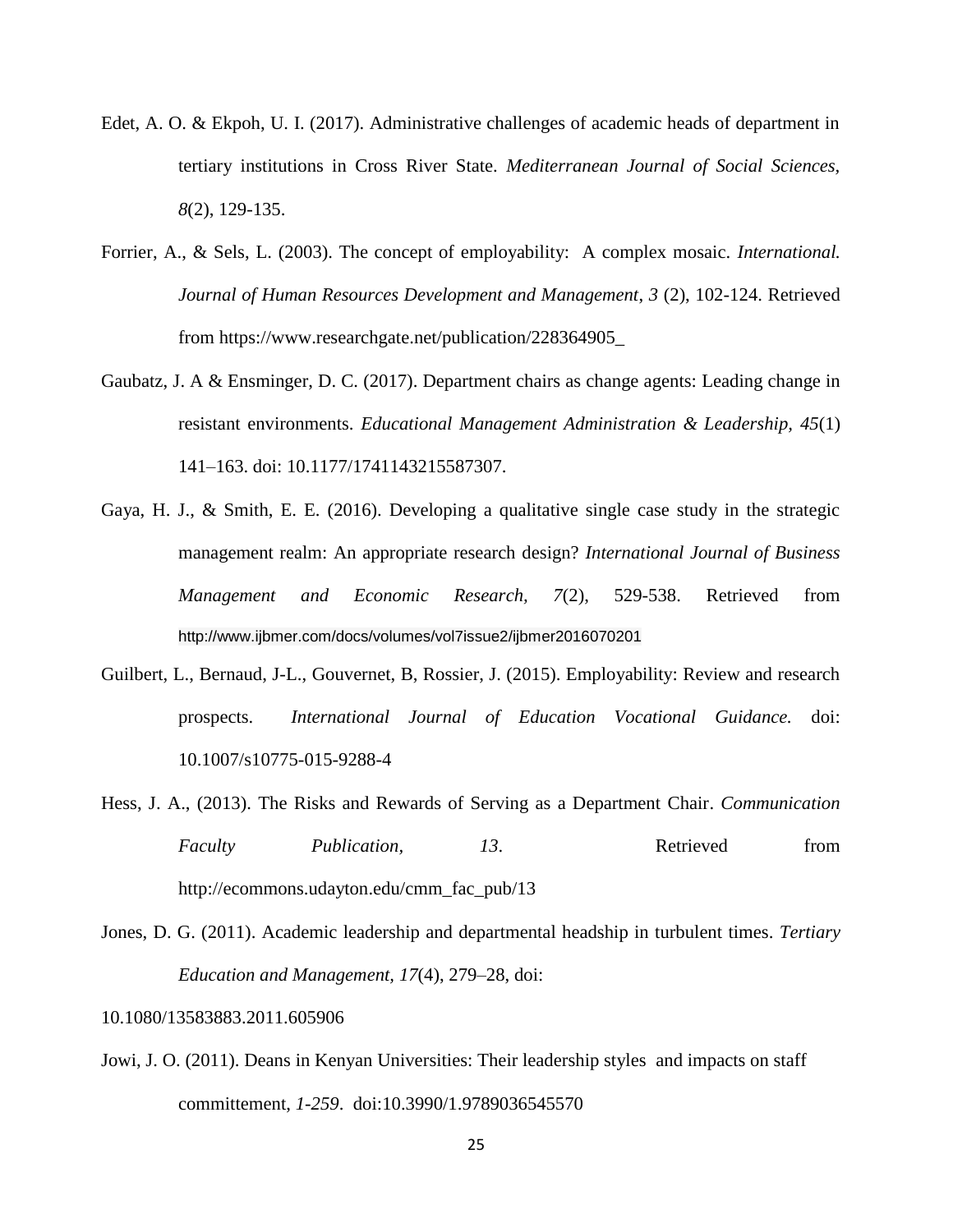Kasozi, A. B. K. (2015). *Rethinking of our education system: Part 1. Higher education Project*, Makerere University, Kampala.

Kinash, S., & Crane, L. (2015). Enhancing graduate employability of the 21st century learner*. International Mobile Learning Festival.* Retrieved from [http://epublications.bond.edu.au/fsd\\_papers/99](http://epublications.bond.edu.au/fsd_papers/99)

- Klar, H. W. (2012). Fostering department chair instructional leadership capacity: Laying the groundwork for distributed instructional leadership. *International Journal of Leadership in Education, 15*(2), *175–197.* doi:10.1080/13603124.2011.577910
- Lumpkin, A. (2004). Enhancing the effectiveness of department chairs. *Journal of Physical Education, Recreation & Dance, 75*(9), 44–48. doi: 10.1080/07303084.2004.10607300
- Matsouka, K., & Mihail, D. M. (2016). Graduates' employability: What do graduates and employers think? *Industry and Higher Education, 30*(5), 321-326. doi: 10.1177/095042221666371
- Onen, D. (2016). Institutional planning in the context of higher education: Challenges and prospects. *International Journal of Education and Research, 4*(3). 33-44.
- Osmani, M., Weerakkody, V., Hindi, N., & Eldabi, T. (2019). Graduates employability skills: A review of literature against market demand. *Journal of Education for Business*. doi:1080/08832323.2018.1545629
- Otara, A. (2015). Academic dean and the challenges of meeting changing expectations within a competitive higher education in Africa. *Creative Education, 6,* 134-143. Retrieved from http://dx.doi.org/10.4236/ce.2015.62012.
- Patton, M. Q. (2001). *[Qualitative research and evaluation methods](http://books.google.com/books?hl=en&lr=&id=FjBw2oi8El4C&oi=fnd&pg=PP5&sig=a-aWpUDMZqdPqx2VqQaQ9MbTVig&dq=Qualitative+Evaluation+and+Research+Methods&prev=http://scholar.google.com/scholar%3Fq%3DQualitative%2BEvaluation%2Band%2BResearch%2BMethods%26num%3D100%26hl%3Den%26lr%3D%26sa%3DG) (2nd ed.).* Thousand oaks, CA: Sage Publications.